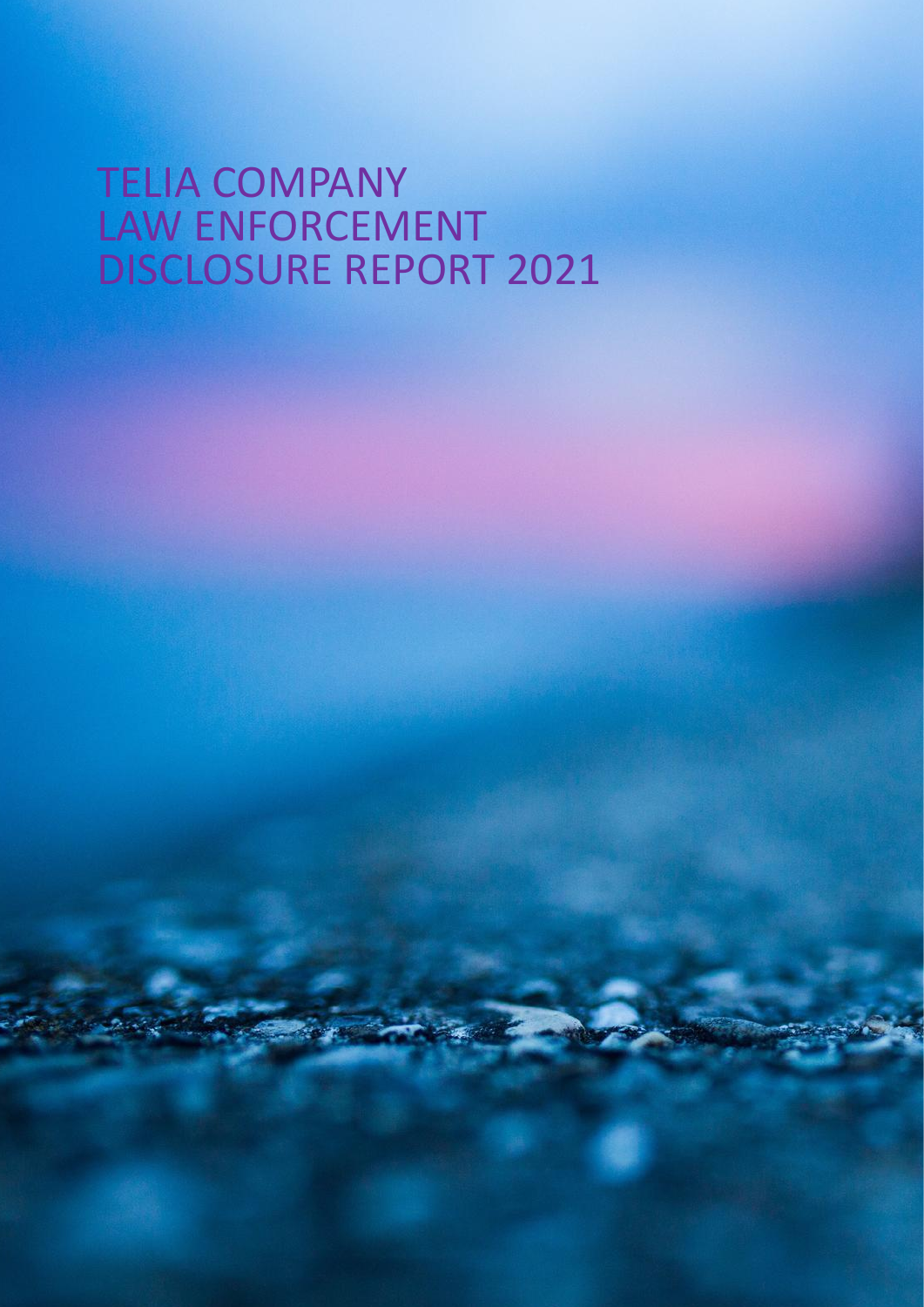# **CONTENTS**

# **Executive summary**

This Law Enforcement Disclosure Report aims to offer detailed and updated insights into the context and extent of surveillance and collection of customer data by government and authorities in Telia Company's main markets. The report includes statistics on conventional (day-to-day) authority requests, information on legislation regarding 'direct access' and on mandatory 'data retention' for law enforcement purposes. It also includes information on unconventional authority requests which Telia Company labels "major events".

A summarized version of this report is published in the Telia Company 2021 Annual and Sustainability Report available a[t annu](https://annualreports.teliacompany.com/)[alreports.teliacompany.com.](https://annualreports.teliacompany.com/) This full report provides more context, as well as information about definitions, challenges and the scope of the reporting.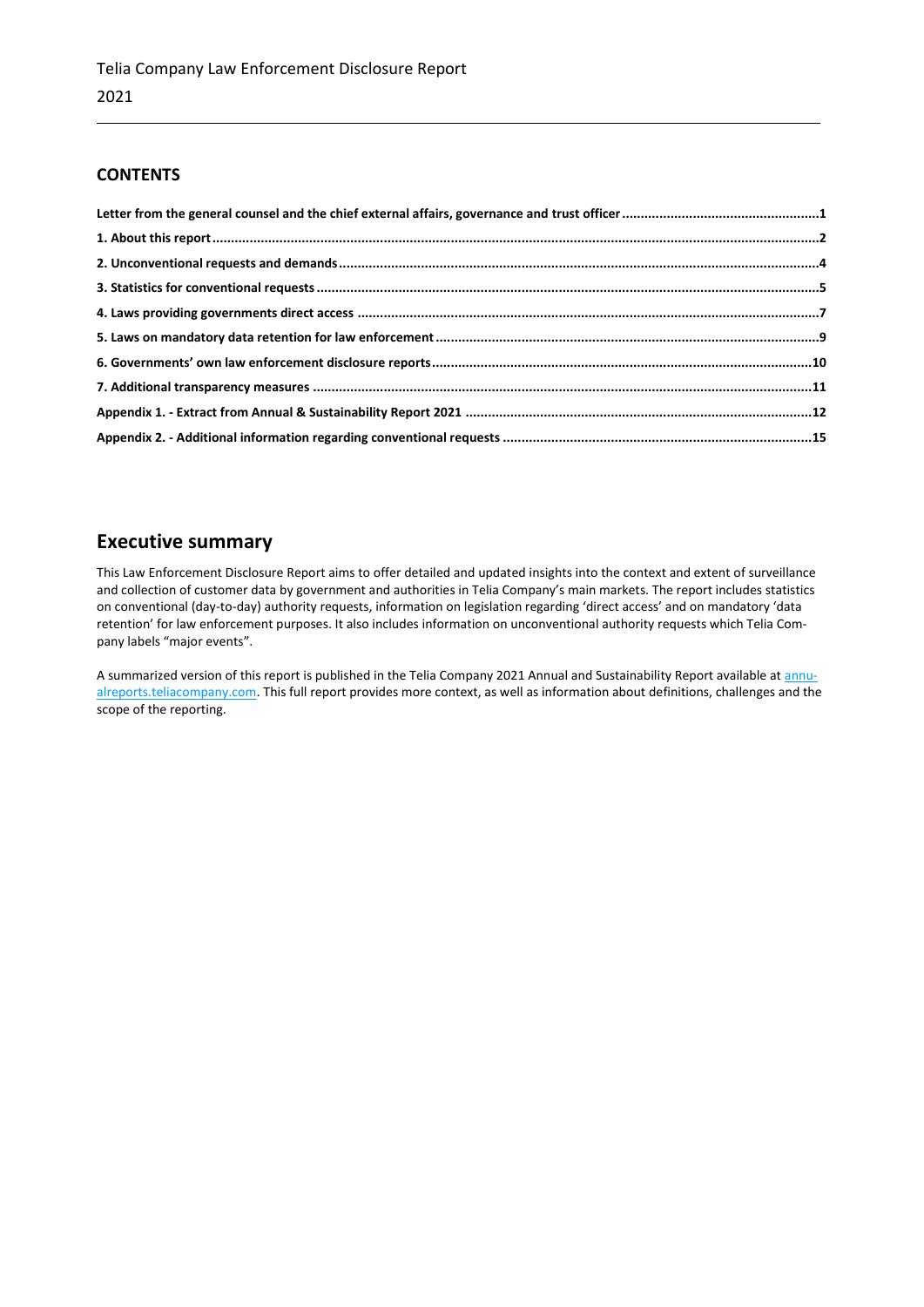# <span id="page-2-0"></span>LETTER FROM THE GENERAL COUNSEL AND THE CHIEF EXTERNAL AFFAIRS, GOVERNANCE AND TRUST OFFICER

Millions of customers trust Telia Company to provide telecommunications services and to protect their communications, data and personal information. We publish Law Enforcement Disclosure Reports to contribute to an open and transparent world where freedom of expression and privacy are at the forefront.

Safeguarding privacy is of utmost importance at Telia Company: It is one of the pillars of our Code of Responsible Business Conduct. At the same time, Telia Company and its local subsidiaries – like all telecommunications companies – are obliged by legislative, administrative, license or law enforcement requirements to respond to requests and demands from authorities to disclose customer information. Such obligations are specified by law and regulations and are based on specific reasons, e.g. enforcing criminal law and safeguarding national security.

"Safeguarding customer privacy is of utmost importance at Telia Company: It is one of the pillars of our Code of Responsible Business Conduct.

According to our policies and procedures, Telia Company discloses information to authorities only when required by law and only to the extent required by law. This is a non-negotiable part of the way we are to operate. Our process is intended to identify and mitigate potential violations to individuals' freedom of expression and privacy, and we have clear escalation procedures in place to make sure that risks to privacy are handled in a robust way. However, it is important to stress that the actual outcome of information requests heavily depends on local laws. Governments may also have direct access, where Telia Company has no insight into the extent of surveillance (when, who and what) and cannot provide statistics. What we can do, as in this report, is to be transparent about the laws applicable in the markets where we operate. We also provide links to laws on mandatory data retention for law enforcement purposes.

The issues can be complex. Different stakeholders have different views on topics related to freedom of expression and privacy, and there are societal needs both for surveillance, security and privacy. Nevertheless, fundamentally we respect and support individual's rights to freedom of expression and privacy, even as we accept that sometimes there need to be limitations on those rights, to the extent allowed by applicable legislation. Limitations – defined by governments - must be necessary and proportionate and clearly delineated within

a strong legal framework, with the right checks and balances. Whenever there is an opportunity, we argue for legislation which supports and promotes freedom of expression and privacy.

We encourage governments to be transparent themselves about their use and scope of surveillance of communications. We welcome reports – such as the ones in Denmark, Finland, Lithuania, Norway and Sweden – where each respective government regularly and publicly reports about the scope of their surveillance, even if these publications might not always cover all types of requests and demands. We view publicly shared government reports as the preferred starting point for meaningful transparency, based on the fact that a government can cover not only Telia Company but all operators in any respective country, and also respond to any questions as to the actual necessity and proportionality of the surveillance measures they apply.

To supplement such government reporting we publish our Law Enforcement Disclosure Report together with our Annual and Sustainability Report every year in March. The report covers conventional day-to-day requests from the police and other authorities in Denmark, Estonia, Finland, Lithuania, Norway and Sweden. We also publish information about unconventional requests, i.e. 'major events'. In 2021, major events related to such as proposals for new legislation, blocking of content or services, mass surveillance, and requests for voluntary measures. Additional information about those requests can also be foun[d on our website.](https://www.teliacompany.com/en/sustainability/responsible-business/freedom-of-expression/)

Solna March 11<sup>th</sup>, 2022

Carl Knudsen *Acting Group General Counsel*

Rachel Samrén *Senior Vice President, Chief External Affairs, Governance and Trust Officer*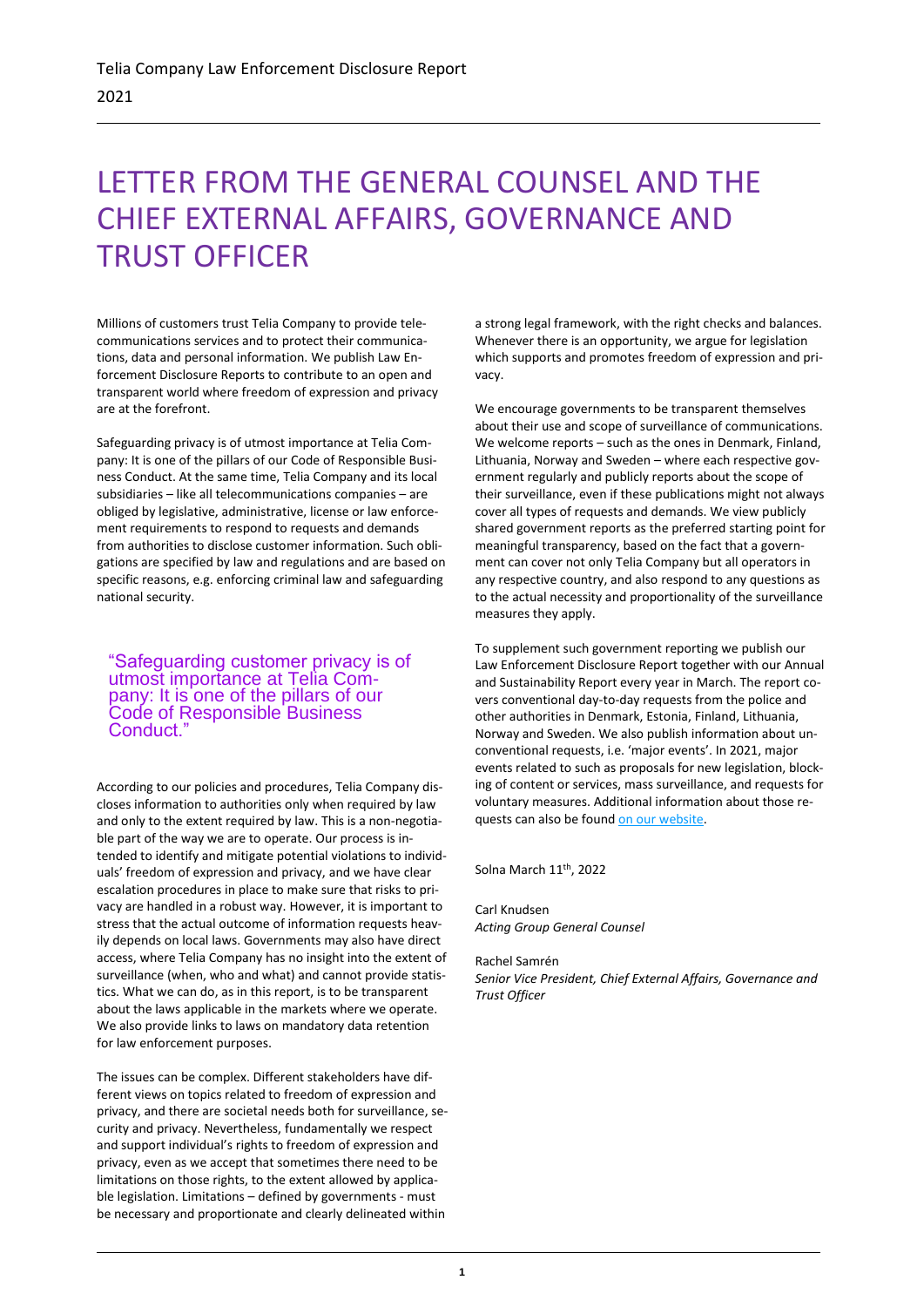# <span id="page-3-0"></span>1. ABOUT THIS REPORT

# **Purpose of the report**

Telia Company is committed to respect freedom of expression and the privacy of our users. This report reflects that ambition and aims to provide insights into the extent of authorities' collection of customer data for law enforcement purposes. Operators must adhere to law enforcement requirements which may impact an individual's freedom of expression and privacy. What Telia Company can do is to challenge such requests if they have no or unclear legal grounds, advocate for necessity and proportionality and inform its customers and stakeholders of the extent of such surveillance, including the legal context. Through Law Enforcement Disclosure Reporting, our transparency reporting in the context of surveillance, we aim to build user trust and gain the confidence of investors and other stakeholders by demonstrating that Telia Company manages its human rights risks related to freedom of expression and privacy in a proper way. Our aim is also to contribute to meaningful oversight and discussions regarding the proper limits of government surveillance powers.

Inevitably, Telia Company makes own judgments on these issues. We listen and participate in stakeholder dialogues. We welcome views on how we can improve.

Statistics on conventional requests as well as information on unconventional requests during 2021 have undergone limited assurance as part of the Annual & Sustainability Report assurance process. See Appendix 1 for the information included in the Annual & Sustainability report.

# **What we report**

We have published Law Enforcement Disclosure Reports since 2014. Through this our transparency reporting in the context of surveillance, we aim to build user trust and gain the confidence of investors and other stakeholders by demonstrating that Telia Company manages its human rights risks related to freedom of expression and privacy in a proper way. Our aim is also to contribute to meaningful oversight and discussions regarding the proper limits of government surveillance powers.

In this report, we provide:

- Statistics on the number of *conventional* ('day-to-day') law enforcement requests reported in four different categories; 'Lawful interception', 'Historical Data', 'Subscription Data' and 'Challenged/rejected requests'
- Information about *unconventional* ('major events') government requests and legislative initiatives; and
- Links to laws providing governments with direct access as well as links to laws on mandatory data retention for surveillance.

### **The governments' requests can be divided into four main categories:**

### **Category 1: Requests from law enforcement authorities:**

1.a) Real-time access to the content of communications (e.g. listening in to voice calls) and access to historical content (e.g. checking what was written in an e-mail message) 1.b) Real-time access to traffic data (e.g. checking who is calling who, when and for how long or internet traffic) 1.c) Access to historical traffic data which the provider has stored or retained (e.g. checking who has called who, when and for how long)

1.d) Access to subscription data which the provider has stored or retained (e.g. checking who is the subscriber of a certain telephone-number)

1.e) Access to location information, i.e. access to information on the location of mobile terminals/phones (e.g. from which mobile cell a call is made)

**Category 2: Signals intelligence:** i.e. intelligence-gathering through analysis and processing of communication signals (example: the Swedish National Defense Radio Establishment/Försvarets Radioanstalt).

**Category 3: Direct access without requests:** Real-time network access without requests, i.e. signals intelligence (intelligence gathering through analysis and processing of communication signals) and technical systems for more extensive monitoring of telecommunications.

**Category 4: Shutdown, blocking, restriction of access, etc. ('unconventional requests and demands').** Examples: Shutdown of communications, shutdown of internet access, blocking of websites or demands to install or upgrade systems for direct access.

# **How we report**

Reporting on Category 1: Telia Company Law Enforcement Disclosure Reporting on statistics. See section 3. Starting March 2019, we also started collecting and reporting on the extent of blocking requests, see section 7.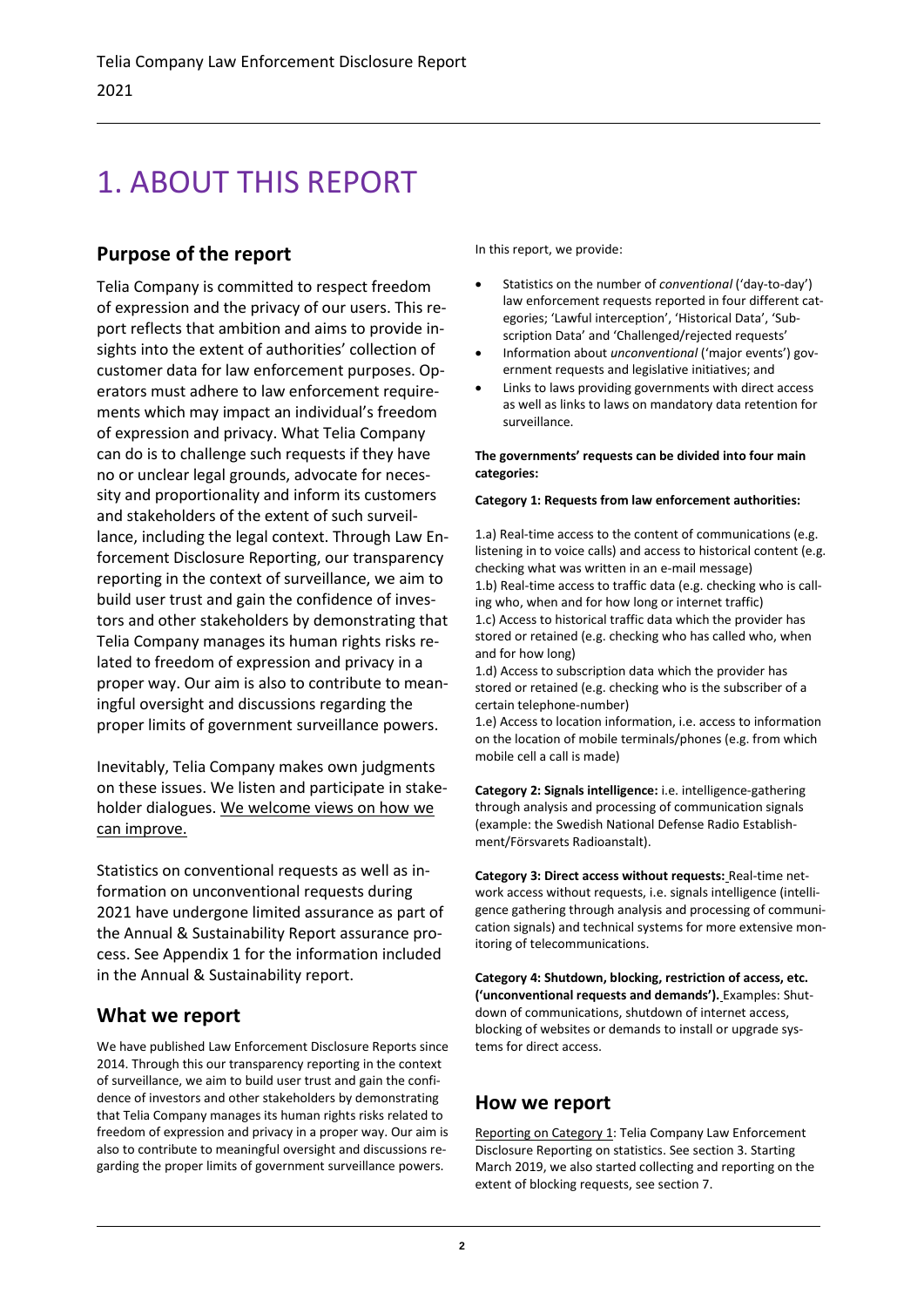Reporting on Categories 2 and 3: Telia Company has no insight into the extent of surveillance and cannot provide any statistics. Telia Company has, however, added a list of national legislation within these two categories to this report, see sections 4. Proposals for new laws or significant, imposed operational changes in the area of these two categories may be defined as unconventional requests ('major events') within Category 4.

Reporting on Category 4: Telia Company reporting on unconventional requests and demands ('major events'). See section  $\mathcal{L}$ 

# **Challenges and scope**

We here aim to give readers the possibility to understand our main reporting challenges and omissions and make their own judgments.

# **Conventional requests**

Several aspects and limitations make it challenging to compare information over time as well as between markets. For more information, see Appendix 2.

# **Unconventional requests**

There are several challenges related to transparency on unconventional requests. Local laws determine what can be published. There may be confidentiality provisions and/or constraints based on our duty to protect the safety of our employees. Furthermore, issues regarding direct access are closely related to national security and are therefore complex and challenging to communicate. Also, counting the number of unconventional requests can be difficult and subjective as they range from demands to block one or several websites or shutting down a network locally, to requests regarding direct access.

# **Out of scope for this report**

# **Non-surveillance requests**

Telia Company's statistics do not include requests from authorities that have no role in lawful interception nor other

services to which operators are obliged to adhere, such as requests from competition authorities, from national regulatory authorities or requests based on the copyright IPR Enforcement Directive. Also, the report does not cover information on Telia Company's voluntary commitment to block child sexual abuse material based on a list from Interpol and/or local law enforcement.

## **Information on emergency positioning**

Also, emergency positioning requests are outside the scope of surveillance. They are normally automatically initiated after a call to the local emergency number. We have however placed manual positioning requests, which are mostly conducted in relation to rescue efforts, in the 'Historical data' category.

## **Privacy and data protection**

This report covers Telia Company's commitments as to freedom of expression and surveillance privacy and our interaction with law enforcement authorities. How we work with data for operational and commercial purposes is not covered in this report but defined in our Policy 'Privacy and Data Protection', available [here](https://www.teliacompany.com/globalassets/telia-company/documents/about-telia-company/public-policy/group-policy-2019-sep/group-policy---privacy-and-data-protection.pdf) and in our Annual and Sustainability report.

## **Telia Carrier operations**

In 2020 Telia Company divested Telia Carrier to Polhem Infra. The divestment was closed June 1st, 2021. As to markets in the Nordics and Baltics, any requests to Telia Carrier from January 1<sup>st</sup> to June 1st were forwarded to the local Telia Company operations.

Telia Carrier's markets outside the Nordics and Baltics are not included in the below reporting on national legislations.

# **Requests or demands from private entities**

Telia Company's local companies are not to act upon requests or demands from private entities to remove, filter or restrict access to content – unless mandated by a court or authority to do so. Telia Company, however, actively participates in combating spam, viruses and distributed denial of service (DDoS) -attacks to protect our customers and networks.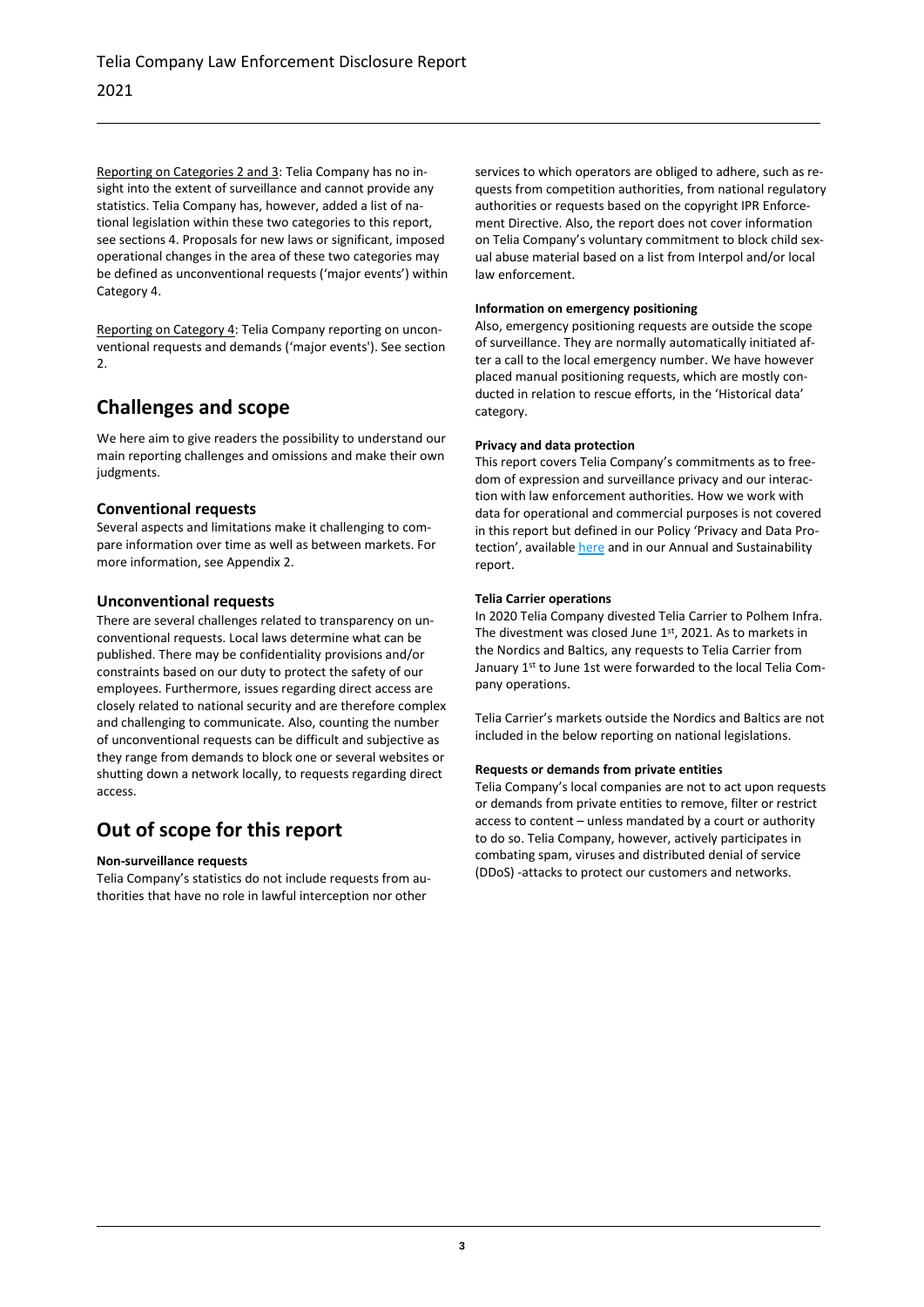# <span id="page-5-0"></span>2. UNCONVENTIONAL REQUESTS AND DEMANDS

Telia Company regards unconventional requests and demands from authorities which might potentially have serious impacts on the freedom of expression and privacy of individuals as 'major events'.

Governments' requests and demands often serve legitimate purposes such as the protection of certain human rights, but they may also be problematic in that they could conflict with other human rights. Our policy on freedom of expression and privacy defines Telia Company's commitments in relation to such unconventional requests or demands with potentially serious impacts on freedom of expression and privacy, such as shutdown of networks and blocking of access to the Internet or specific websites. We also include and address requests in the context of freedom of expression and privacy which are not based on law, initiatives for new law-making and significant imposed or proposed operational changes which might potentially have serious impacts on freedom of expression and privacy as 'major events'. In this category we also include requests and demands to install or upgrade systems for direct access. Our commitments are availabl[e here.](https://www.teliacompany.com/globalassets/telia-company/documents/about-telia-company/public-policy/group-policy---freedom-of-expression.pdf) 

Our aim is to publish information on each and every such unconventional request or demand as soon as possible after having been notified. There are, however, several challenges related to transparency on unconventional requests. Local laws that sometimes lack full clarity determine what can be published. There may be strong confidentiality provisions and/or constraints based on our duty to protect the safety of our employees. With regards to direct access the topic is closely related to national security and is therefore complex and challenging to communicate.

Below we publish the number of unconventional requests received during the year. Please note that the numbers are somewhat arbitrary. If in one country a large number of websites were requested to be blocked as part of one request, and in another country only one, then each of these two counts as one request in the figures below. A shutdown of the network or a service in *a limited part* of a country is counted as a major event equal to a shutdown of the network or service in *all* of a country. A minor update of a system for government direct access to Telia Company's networks and services is counted equally to a much more substantial upgrade of such a system. Etcetera.

Unconventional government requests are assessed by the local company and escalated for informed decision making, including considerations from outside of the local context, and, if required, support on how to perform a point of challenge.

This means adhering to the local law while at the same time seeking and performing measures to respect and support the rights of our users. We can request and remind that a decision be put in writing and/or seek to publicly share information about the request. While the process is intended to identify and mitigate potential violations to individuals' freedom of expression and privacy, the actual outcome heavily depends on local laws and sometimes also the ability to act under the local circumstances.

Telia Company also contributes to external reporting of unconventional requests in the public assessment report of multi-stakeholder initiative Global Network Initiative (GNI), published in April 2020, see pages 16-1[8 here.](https://globalnetworkinitiative.org/wp-content/uploads/2020/04/2018-2019-PAR.pdf)

#### **Unconventional requests and demands during 2021**

During 2021, we closed almost 20 unconventional requests or demands across our markets. To ensure consistency, grouplevel experts facilitated local assessments and escalations. Requests included proposals for new legislation, blocking of content or services, mass surveillance, and requests for voluntary measures. In more than 80% of cases, Telia took some kind of measure or measure to promote freedom of expression and surveillance privacy or mitigate risks in some way, through for example comments to the lawmaker, transparency, appeal of court decision, or asking for the rule of law to apply declining to act on a voluntary basis. Such actions were defined jointly by local companies and representatives of Group Executive Management.

#### **Unconventional requests and demands during 2020**

During 2020, we closed close to 20 unconventional requests or demands across our markets. To ensure consistency, group-level experts facilitated local assessments and escalations. Requests included such as new legislation, blocking of content, and requests for voluntary measures. Around one third of the requests were COVID-19 related. In around three out of four cases, Telia Company took measures to promote freedom of expression and surveillance privacy in some way, through for example comments to the lawmaker, transparency, appeal of court decision, or asking for the rule of law to apply. Such measures were defined jointly by local companies and representatives of Group Executive Management.

#### **Unconventional requests and demands from 2013 to 2019**

Please see our earlier reports, available [here.](https://www.teliacompany.com/en/sustainability/reporting/law-enforcement-disclosure-report/)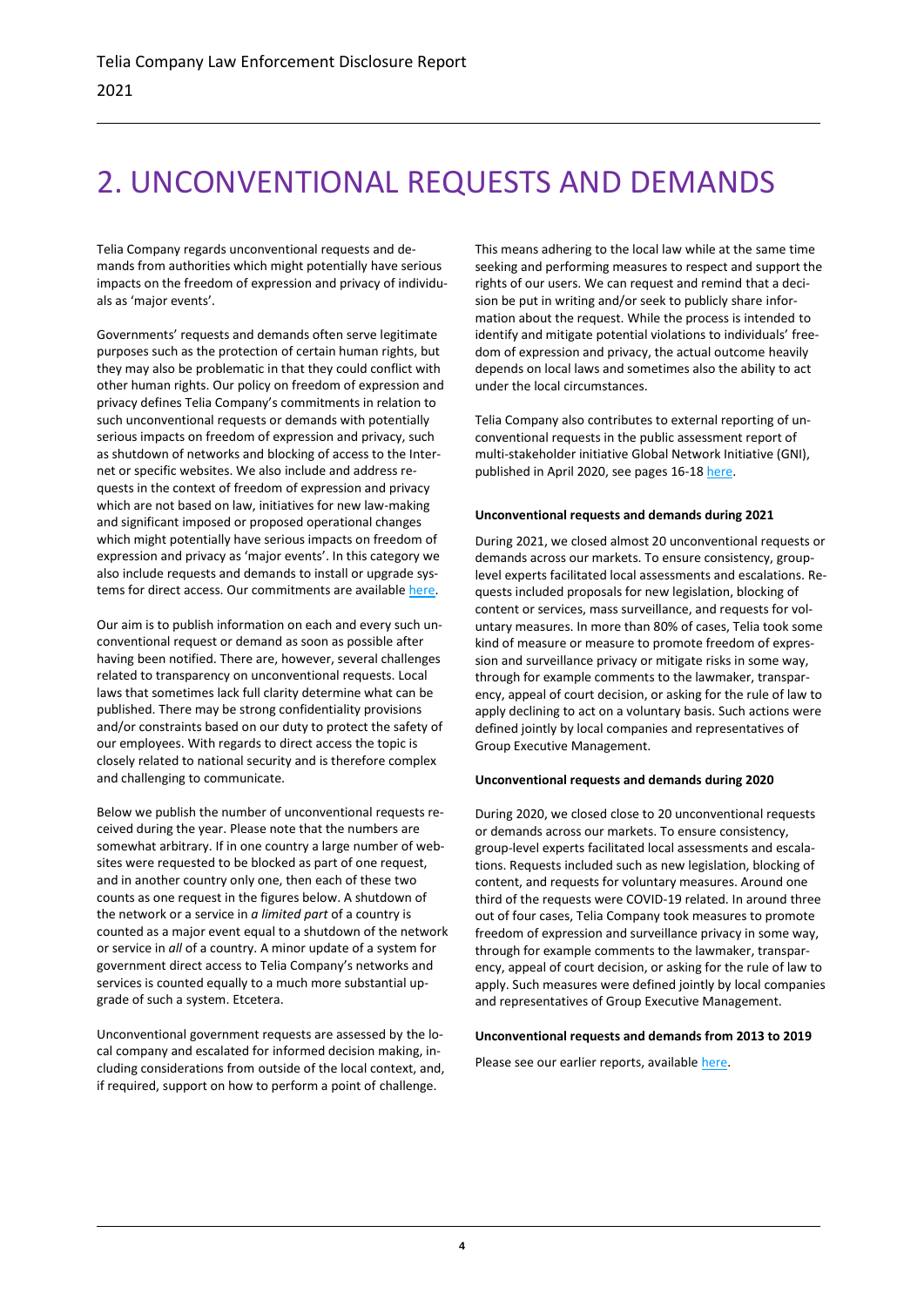# <span id="page-6-0"></span>3. STATISTICS FOR CONVENTIONAL REQUESTS

Figures below show the number of day-to-day conventional requests from authorities, not the number of individuals to whom they relate.

Several factors make it difficult to compare statistics between countries. To facilitate comparison over time, previous year's figures have been included. Telia Company has different market shares in different countries, which likely is reflected in the figures. Telia Company does not have knowledge of the authorities' working methods and priorities in different countries, but the methods are likely to differ. Within the group, there are different internal methods of collecting data in different local operations, causing some discrepancy of completeness and accuracy of reported data. As noted, the figures show the number of requests from authorities, not the number of individuals concerned. Not even we as the operator and provider of the information to the authorities have this knowledge. Most likely, in the category of lawful interception, the number of requests is larger than the number of individuals concerned.

Pertaining to requests for cell tower dumps (i.e. requests that oblige the local operator to disclose data about the identity, activity and location of any device that connects to targeted cell towers over a set span of time) however, the number of affected individuals will naturally be larger than the number of requests. Depending on the scope of such a request, Telia Company is required to hand out varying amounts of customer data. The amount depends on the timeframe of the request as well as where the cells within the scope of the request are situated. In urban areas, the amount of disclosed data is naturally higher.

 Comparisons between markets should be avoided due to differences as to market shares as well as working methods of both authorities and Telia Company locally. For more information about definitions, data sources and main challenges, see Appendix 2.

For statistics before 2019, please see our page for Law Enforcement Disclosure reports [here.](https://www.teliacompany.com/en/sustainability/reporting/law-enforcement-disclosure-report/)

# **Authority requests 2019, 2020 and 2021**

*NB: As explained earlier, direct access is not included in the statistics. For the overall categorization of government requests, and how we report on these, see in Chapter 1. The below specific categories are defined in Appendix 2.*

# **Denmark**

| <b>Definitions Appendix 2</b> | H <sub>2</sub> 2021 | H1 2021 | H <sub>2</sub> 2020 | H <sub>1</sub> 2020 | H <sub>2</sub> 2019 | H1 2019 |
|-------------------------------|---------------------|---------|---------------------|---------------------|---------------------|---------|
| Lawful interception           | 1,980               | 2,330   | 2,236               | 3,635               | 3,723               | 4,734   |
| Historical data               | 871                 | 874     | 902                 | 1.045               | 925                 | 1,304   |
| Subscription data             | 3.545               | 3.841   | 3.643               | 5,281               | 6,077               | 6,818   |
| Challenged/                   | O                   | 0       | 0                   | 0                   | 0                   | 0       |
| rejected requests             |                     |         |                     |                     |                     |         |

# **Estonia**

| <b>Definitions Appendix 2</b> | H <sub>2</sub> 2021 | H1 2021             | H <sub>2</sub> 2020 | H1 2020   | H <sub>2</sub> 2019 | H1 2019   |
|-------------------------------|---------------------|---------------------|---------------------|-----------|---------------------|-----------|
| Lawful interception (1)       | No stats, availa-   | No stats, available | No stats.           | No stats. | No stats.           | No stats. |
|                               | ble                 |                     | available           | available | available           | available |
| Historical data               | 3,236               | 5.599               | 9.377               | 9,892     | 9,051               | 7,776     |
| Subscription data (2)         | 264.191             | 431.144             | 569,137             | 509,533   | 447.699             | 403,602   |
|                               |                     |                     |                     |           |                     |           |
| Challenged/                   | 8                   | 12                  | 11                  | 13        | 5                   | 14        |
| rejected requests             |                     |                     |                     |           |                     |           |

(1) Telia Estonia is not able to provide statistical information to the number of Lawful Interception requests due to that intercepted numbers as well as the log of requests are encrypted as mandated by the **Electronic Communication Act.** 

(2) The category 'Subscription data' includes all requests for Subscription data. For other countries the corresponding figure covers only requests that are handled by authorized personnel, as well as automated requests that refer to criminal cases.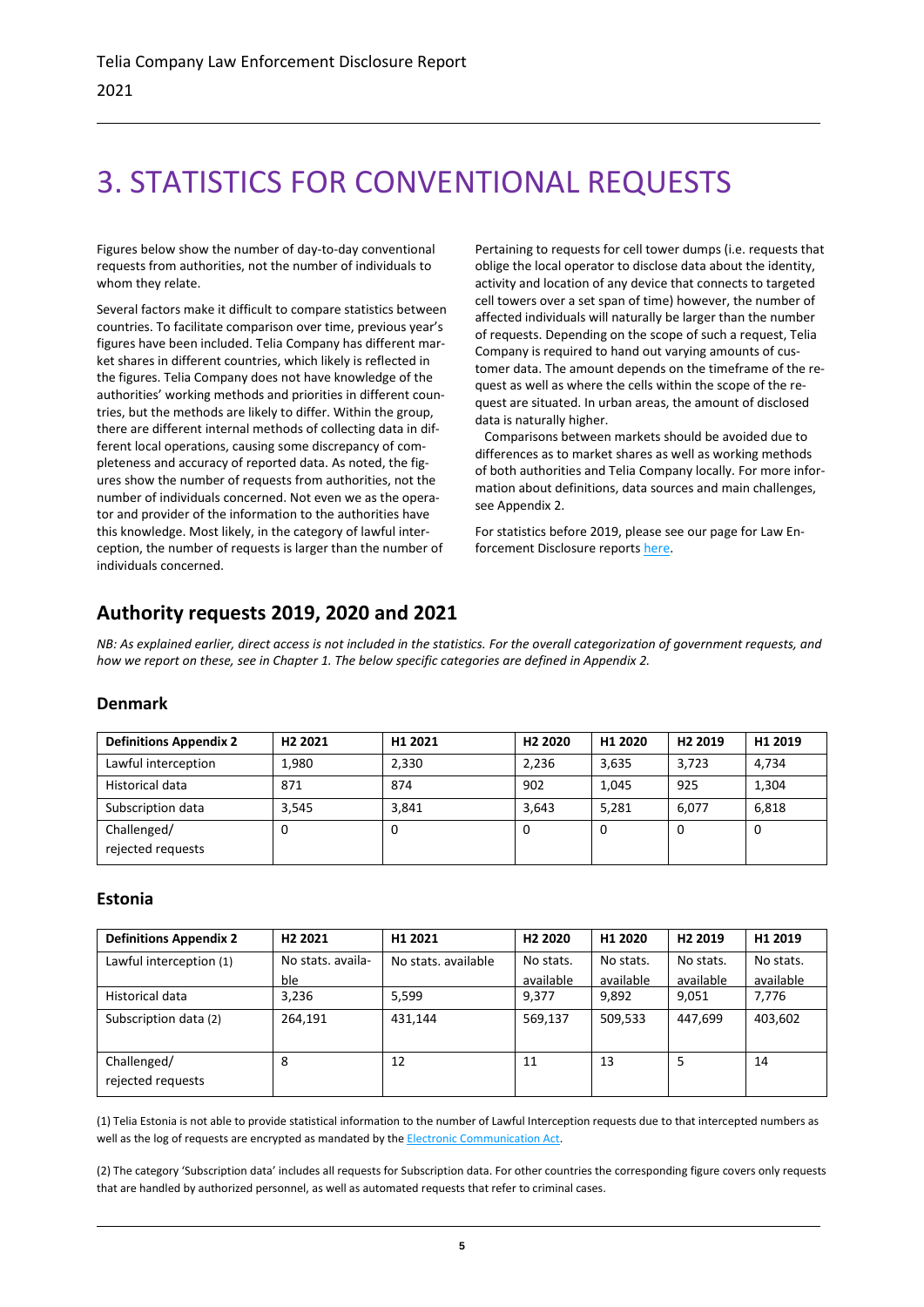# **Finland**

| <b>Definitions Appendix 2</b> | H <sub>2</sub> 2021 | H1 2021 | H <sub>2</sub> 2020 | H1 2020 | H <sub>2</sub> 2019 | H1 2019 |
|-------------------------------|---------------------|---------|---------------------|---------|---------------------|---------|
| Lawful interception (1)       | 2.953               | 3.461   | 2,700               | 2,518   | 2,177               | 2,590   |
| Historical data               | 2.506               | 2.379   | 1,552               | 1,678   | 1,623               | 1,328   |
| Subscription data             | 4.920               | 5.103   | 5.480               | 5.167   | 4.627               | 6.323   |
| Challenged/                   | 27                  | 37      | 45                  | 43      | 43                  | 28      |
| rejected requests (2)         |                     |         |                     |         |                     |         |

(1) In Finland the system for logging of lawful intercept requests has been changed. Until March 2021 one individual Lawful interception request was registered as one request, even if it included many types of surveillance measures upon a person. With the system change, the number of requests counted include all surveillance measures. This leads to an increased number in the statistics.

(2) Note that Challenged/rejected cases are in most cases related to erroneous target information from the Police.

# **Lithuania (1)**

| <b>Definitions Appendix 2</b>    | H <sub>2</sub> 2021      | H <sub>1</sub> 2021      | H <sub>2</sub> 2020      |
|----------------------------------|--------------------------|--------------------------|--------------------------|
| Lawful interception (2)          | No permission to publish | No permission to publish | No permission to publish |
| Historical data                  | 59.719                   | 50.419                   | 43.649                   |
| Subscription data                | 51,695                   | 44.943                   | 55,780                   |
| Challenged/<br>rejected requests | 10                       | 24                       | 22                       |

(1) Telia Company and Telia Lithuania had not, until H2 2020, been granted permission to publish statistics as to any of the categories regarding how many requests we had received in Lithuania.

(2) Telia Company and Telia Lithuania have not been granted permission to compile and publish our own statistics regarding how many requests for the category Lawful interception we have received in Lithuania. See page 10 for further information.

### **Norway (1)**

| <b>Definitions Appendix 2</b>        | H <sub>2</sub> 2021 | H1 2021 | H <sub>2</sub> 2020 | H1 2020 | H <sub>2</sub> 2019 | H1 2019 |
|--------------------------------------|---------------------|---------|---------------------|---------|---------------------|---------|
| Lawful interception                  | 560                 | 507     | 726                 | 877     | 1,239               | 572     |
| Historical data                      | 5,606(2)            | 3,838   | 3.227               | 3.055   | 5,051               | 2,444   |
| Subscription data                    | 4.363               | 5.056   | 4.349               | 5.147   | 10.426              | 5,066   |
| Challenged/<br>rejected requests (3) |                     | 13      | 17                  | 14      | 37                  | 20      |

(1) Telia Norway acquired the operator Get in 2018. Get is integrated into the statistics since July 2020.

(2) Telia Norway from H2 / 2021 onwards includes manual emergency positioning requests, in accordance with the applicable definition of 'Historical data'. Numbers might therefore be slightly higher than before.

(3) As to the category 'Challenged/rejected requests', these are invalid requests due to administrative form errors.

## **Sweden**

| <b>Definitions Appendix 2</b> | H <sub>2</sub> 2021 | H1 2021 | H <sub>2</sub> 2020 | H1 2020 | H <sub>2</sub> 2019 | H1 2019 |
|-------------------------------|---------------------|---------|---------------------|---------|---------------------|---------|
| Lawful interception           | 1.217               | 2.041   | 1,704               | 1,991   | 1,738               | 1,920   |
| Historical data               | 3.876               | 3.266   | 3,462               | 3.675   | 2,679               | 2,629   |
| Subscription data             | 1.625               | 1,449   | 1.364               | 1,235   | 900                 | 836     |
| Challenged/                   | 84                  | 106     | 107                 | 105     | 185                 | 176     |
| rejected requests             |                     |         |                     |         |                     |         |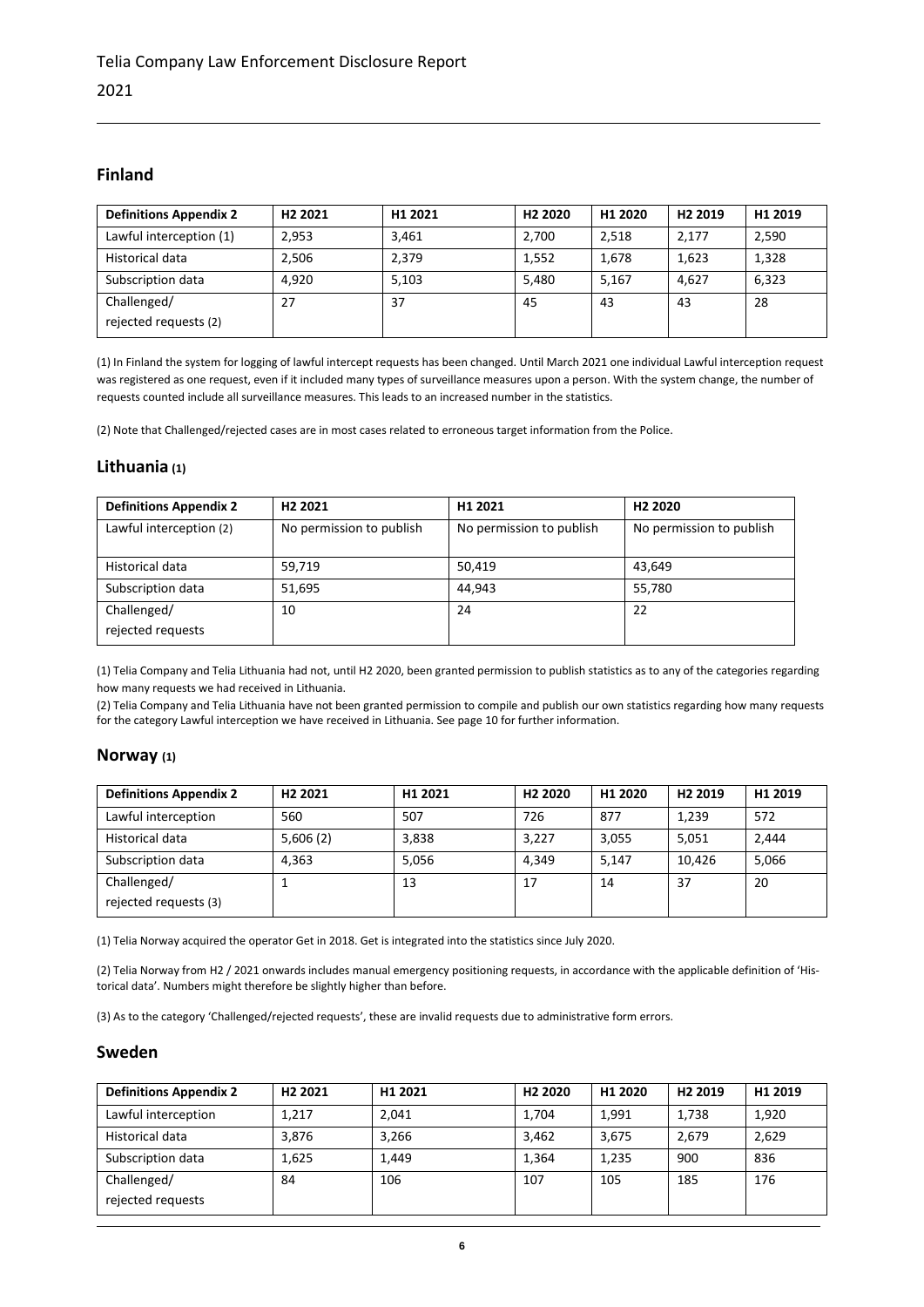# <span id="page-8-0"></span>4. LAWS PROVIDING GOVERNMENTS' DIRECT ACCESS

The United Nations, in its Resolution on the 'Promotion, protection and enjoyment of human rights on the Internet' from June 2016: (lin[k here](http://www.un.org/ga/search/view_doc.asp?symbol=A/HRC/32/L.20))

"8. *Calls upon all States to address security concerns on the Internet in accordance with their international human rights obligations to ensure protection of freedom of expression, freedom of association, privacy and other human rights online, including through national democratic, transparent institutions, based on the rule of law, in a way that ensures freedom and security on the Internet so that it can continue to be a vibrant force that generates economic, social and cultural development.* "

When it comes to governments' direct access, i.e. real-time network access without requests, i.e. signals intelligence (intelligence-gathering through analysis and processing of communication signals) and technical systems for more extensive monitoring of telecommunications, Telia Company has no insight or control into the extent of such surveillance and cannot provide any statistics. What we can do is publish a list with links to such legislation in all of our respective markets. The list shows that in most of our geographies the state has implemented laws for direct access.

First and foremost, it is important to note that detailed legal and administrative frameworks for surveillance often remain classified, and little is public about the ways in which capturing of data is operationalized. The systems and regulations vary from country to country.

It is our view that, while there may be legitimate public- interest reasons for maintaining the secrecy of technical and operational specifications, generic information about the nature and extent of surveillance should be made available to the

# **Denmark**

public. Without such information, it is impossible for rightsholders to assess the legality, legitimacy, necessity, and proportionality of these measures. States should therefore be transparent and clear about the use and scope of communications surveillance.

In accordance with our policy on freedom of expression and surveillance privacy, Telia Company advocates that governments should not have direct access to a company's networks and systems. Telia Company should retain operational and technical control. Telia Company also advocates clear and transparent legal provisions on proportionality and necessity for all government surveillance of communications. Vague, non-transparent, and broadly conceived legal provisions are not appropriate when freedom of expression and surveillance privacy is at stake. Telia Company's views are, since long, reflected in the [blog 'Direct Access systems and the right to pri](https://freedomonlinecoalition.com/working-groups/working-group-2/direct-access-systems/)[vacy', published by the Freedom Online Coalition](https://freedomonlinecoalition.com/working-groups/working-group-2/direct-access-systems/).

While systems for direct access normally provide real-time access to communications, such systems normally do not provide access to historical data. Governments, also those with direct access to a company's networks and systems, thus normally in parallel turn to operators with requests for historical data.

Below we list the most relevant laws in the markets where we operate (as of March 2022) with regards to;

- Signals intelligence, i.e. intelligence-gathering through analysis and processing of communication signals; and/or
- Real-time access without requests, i.e. technical systems for more extensive possibilities to monitor telecommunications.

The Centre For Cyber Security under the Defense Intelligence Service may install monitoring equipment at operator premises to monitor traffic to and from company addresses (not monitoring of customer networks) for the purpose of discovering cyberattacks against operators. The installation is voluntarily and Telia Denmark is not a party to this arrangement. Act on Center For Cyber Security:https://www.retsinformation.dk/eli/lta/2019/836

# **Estonia**

Electronical Communication Act ('Elektroonilise side seadus'): <https://www.riigiteataja.ee/en/eli/ee/521082017008/consolide/current> The relevant section is in Chapter 10.

# **Finland**

Act on military intelligence[: http://finlex.fi/fi/laki/ajantasa/2019/20190590](http://finlex.fi/fi/laki/ajantasa/2019/20190590) Act on civil intelligence[: http://finlex.fi/fi/laki/ajantasa/2019/20190582](http://finlex.fi/fi/laki/ajantasa/2019/20190582) Police Act (section 5 a)[: https://www.finlex.fi/fi/laki/ajantasa/2011/20110872](https://www.finlex.fi/fi/laki/ajantasa/2011/20110872)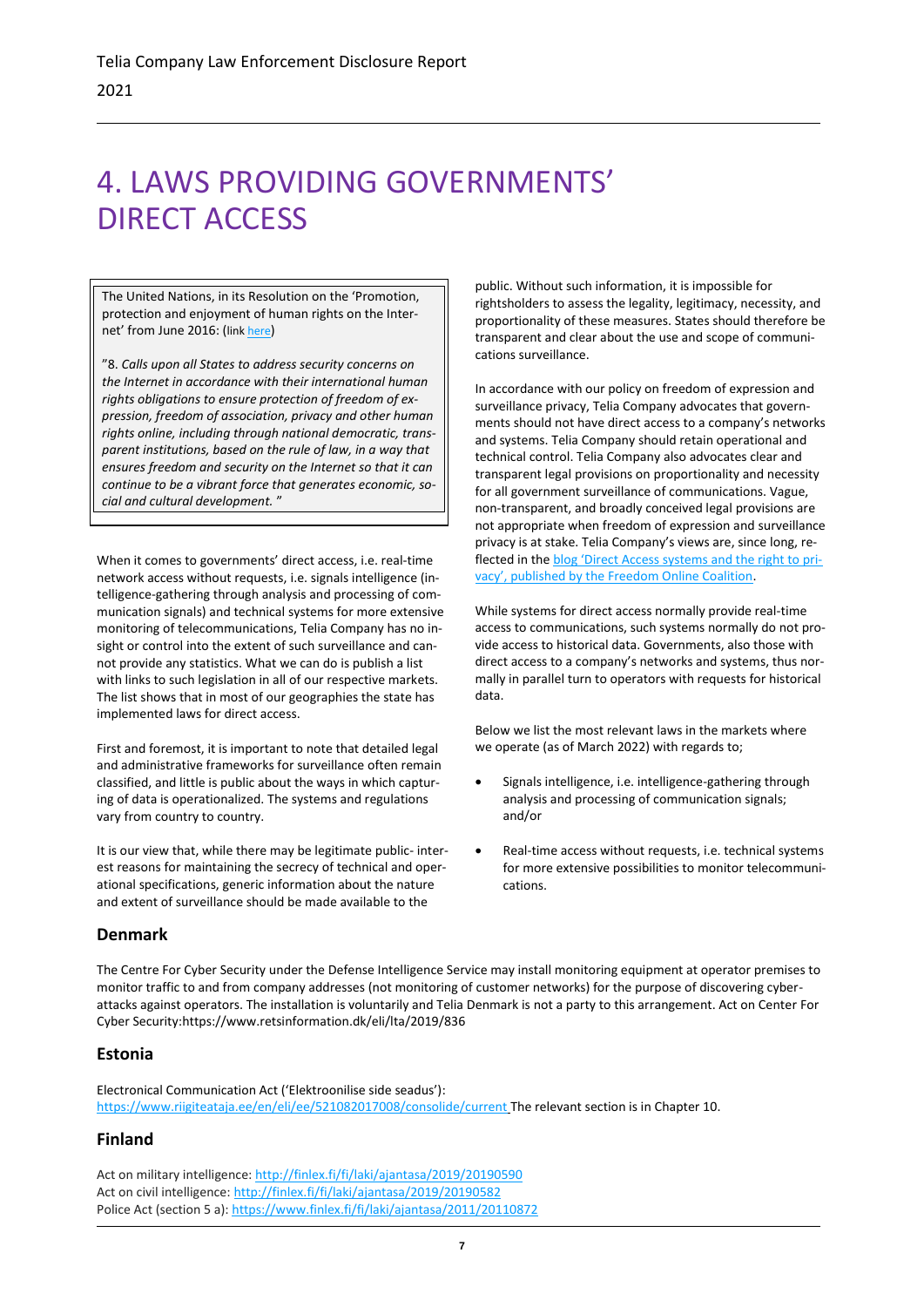# **Latvia**

The Electronic Communication Law: [\(http://likumi.lv/doc.php?id=96611](http://likumi.lv/doc.php?id=96611) ), Section 69 "Connection to Electronic Communications Networks".

Operational Activities Law: <https://likumi.lv/ta/en/en/id/57573-operational-activities-law> Criminal Procedure Law: <https://likumi.lv/ta/en/en/id/107820-criminal-procedure-law>

# **Lithuania**

Criminal Code of the Republic of Lithuania: <https://www.e-tar.lt/portal/lt/legalAct/TAR.2B866DFF7D43/ZpNMZQSaRN> Code of Criminal Procedure of the Republic of Lithuania: <https://www.e-tar.lt/portal/lt/legalActEditions/TAR.EC588C321777> Law on Criminal Intelligence of the Republic of Lithuania: <https://www.e-tar.lt/portal/lt/legalAct/TAR.3B8E4F16C815/hxVVzGWbGr> Law on Intelligence of the Republic of Lithuania: <https://www.e-tar.lt/portal/lt/legalAct/TAR.1881C195D0E2/XYOnFcTdIT>

# **Norway**

Criminal Procedure Act[: https://lovdata.no/dokument/NL/lov/1981-05-22-25](https://lovdata.no/dokument/NL/lov/1981-05-22-25)

According to section 6-2a of the Electronic Communication Act, the police may use frequencies allocated to others through the use of "mobile restricted zones". This cannot be done without a court decision. The police should also notify the National Communication Authority (NCA) without undue delay after the measure has been established. <https://lovdata.no/dokument/NL/lov/2003-07-04-83>

The Norwegian Parliament in 2020 adopted a proposal for a new intelligence act. The new legislation requires telecom providers to facilitate that the Norwegian Intelligence Service can access data in their network which crosses national borders. The legislation available in Norwegian here[: https://www.regjeringen.no/no/aktuelt/ny-etterretningstjenestelov-er-vedtatt-i-stor](https://www.regjeringen.no/no/aktuelt/ny-etterretningstjenestelov-er-vedtatt-i-stortinget/id2705969/)[tinget/id2705969/](https://www.regjeringen.no/no/aktuelt/ny-etterretningstjenestelov-er-vedtatt-i-stortinget/id2705969/)

# **Sweden**

Law on Defense Intelligence:

[http://www.riksdagen.se/sv/dokument-lagar/dokument/svensk-forfattningssamling/lag-2008717-om-signalspaning-i\\_sfs-2008-](http://www.riksdagen.se/sv/dokument-lagar/dokument/svensk-forfattningssamling/lag-2008717-om-signalspaning-i_sfs-2008-717) [717](http://www.riksdagen.se/sv/dokument-lagar/dokument/svensk-forfattningssamling/lag-2008717-om-signalspaning-i_sfs-2008-717)

Additional information: [www.fra.se](http://www.fra.se/) / Om FRA / Lagstiftning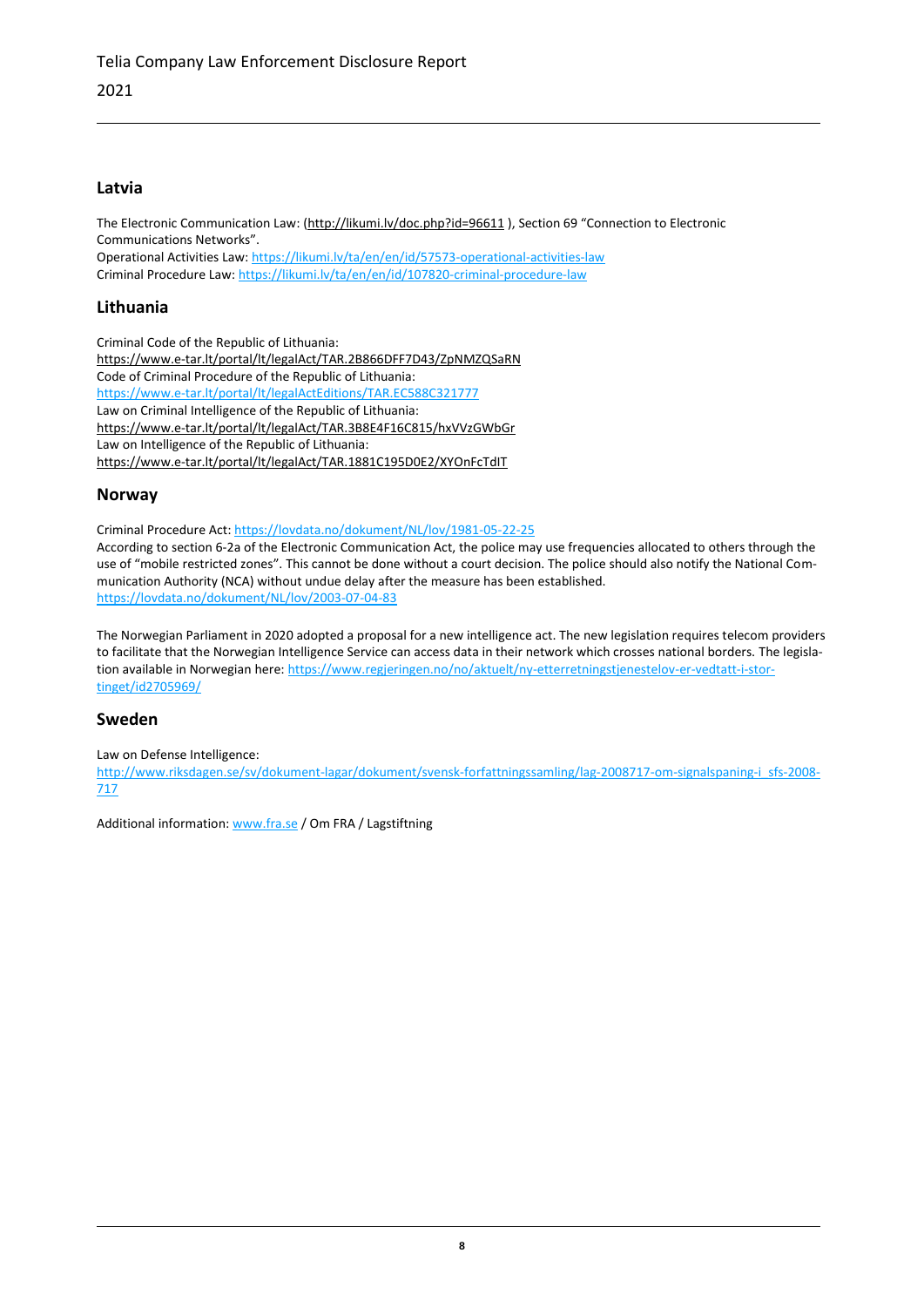# <span id="page-10-0"></span>5. LAWS ON MANDATORY DATA RETENTION FOR LAW ENFORCEMENT

Legislation on mandatory data retention by companies for law enforcement is in scope of this report since it is an obligation on operators which impacts the privacy of individuals. Telia Company therefore provides a list of laws applicable in our markets.

 It should be noted that the European Court of Justice (ECJ) in December 2016 (Joint Cases C-203/15 and C-698/15) concluded that EU law constitutes a barrier to national legislation which, for law enforcement, provides for general and undifferentiated storage of all traffic data and location data for all subscribers and registered users and all electronic means of communication.

# **Denmark**

Executive Order No. 988 28/9-2006 with amendments on providers of electronic communications networks and services' registration and storage of information about telecommunications traffic (data retention): <https://www.retsinformation.dk/Forms/R0710.aspx?id=2445>

New data retention rules are being heard by Parliament. The proceeding can be followed here: [https://www.ft.dk/sam](https://www.ft.dk/samling/20211/lovforslag/l93/index.htm)[ling/20211/lovforslag/l93/index.htm](https://www.ft.dk/samling/20211/lovforslag/l93/index.htm) 

## **Estonia**

Electronic Communication Act ('Elektroonilise side seadus'): <https://www.riigiteataja.ee/en/eli/ee/521082017008/consolide/current> The relevant section is in Chapter 10.

# **Finland**

Act on Electronic Communications Services (917/2014), section 157 (formerly Information Society Code): <https://www.finlex.fi/en/laki/kaannokset/2014/en20140917.pdf>

# **Latvia**

The Electronic Communications Law, Section 71.1 "Utilization and Processing of Data to be Retained": <https://likumi.lv/ta/id/96611>

Cabinet of Ministers Regulation No 820 "Procedures by which Pre-trial Investigative Institutions, Bodies Performing Investigatory Operations, State Security Institutions, Office of the Prosecutor and Court Request and a Merchant of Electronic Communications Transfers Data to be Retained, and Procedures by which Statistical Information regarding Requests of Data to be Retained and Issuing thereof is Compiled": <https://likumi.lv/ta/id/167539>

# **Lithuania**

Law on electronic communications of the Republic of Lithuania: <https://www.e-tar.lt/portal/lt/legalAct/TAR.82D8168D3049/NgcguIkcSk>

# **Norway**

New legal requirement has been passed. From the 1<sup>st</sup> of January 2023 onwards Telia Norway has to retain the identity behind IP addresses for 12 months, and disclose such data to the police on request.

# **Sweden**

Electronic Communications Act, Chapter 6, §§ 16a-f: [https://www.riksdagen.se/sv/dokument-lagar/dokument/svensk-forfattningssamling/lag-2003389-om-elektronisk-kommu](https://www.riksdagen.se/sv/dokument-lagar/dokument/svensk-forfattningssamling/lag-2003389-om-elektronisk-kommunikation_sfs-2003-389)nikation sfs-2003-389

Electronic Communications Decree §§ 37-46:

[https://www.riksdagen.se/sv/dokument-lagar/dokument/svensk-forfattningssamling/forordning-2003396-om-elektronisk\\_sfs-](https://www.riksdagen.se/sv/dokument-lagar/dokument/svensk-forfattningssamling/forordning-2003396-om-elektronisk_sfs-2003-396)[2003-396](https://www.riksdagen.se/sv/dokument-lagar/dokument/svensk-forfattningssamling/forordning-2003396-om-elektronisk_sfs-2003-396)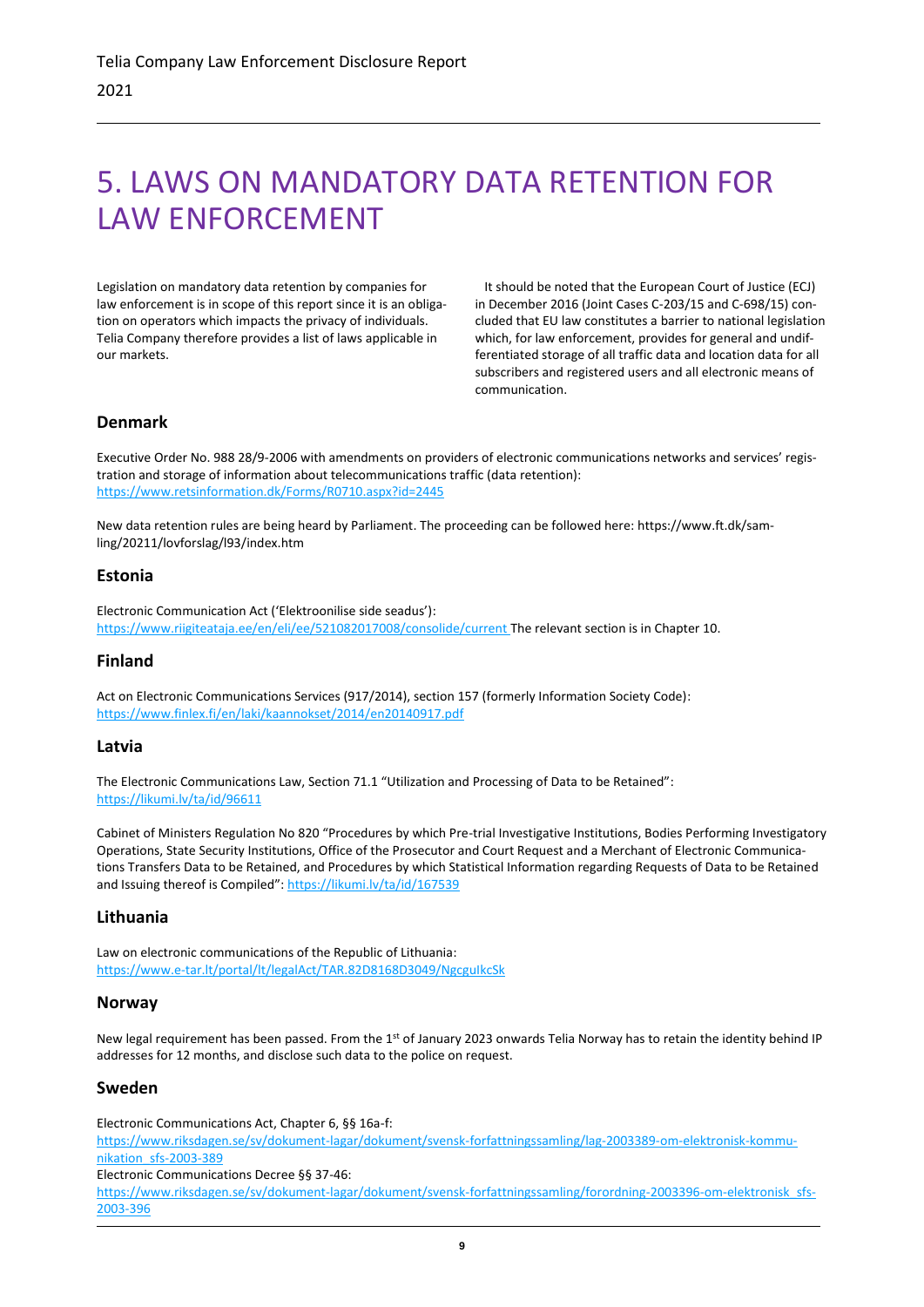# <span id="page-11-0"></span>6. GOVERNMENTS' OWN LAW ENFORCEMENT DIS-CLOSURE REPORTS

We encourage governments to be transparent about their use and scope of surveillance of communications and welcome when they regularly and publicly report to their respective Parliament about the scope of surveillance. Although these publications might not always cover all types of requests and demands, we see government reports as the preferred starting point for discussing best practices. The same

governments that adopt surveillance laws should make all reasonable efforts to ensure concerned citizens that these powers are used by the state with due care.

Law Enforcement Disclosure Reports from governments exist in five of our markets.

# **Denmark**

[https://anklagemyndigheden.dk/sites/default/files/inline-files/Revideret%20udkast%20-%20Statis](https://anklagemyndigheden.dk/sites/default/files/inline-files/Revideret%20udkast%20-%20Statistik%20over%20indgreb%20i%20meddelelseshemmeligheden%20og%20ransagninger%20i%202019%20%28004%29.pdf%201_1.pdf)[tik%20over%20indgreb%20i%20meddelelseshemmeligheden%20og%20ransagn](https://anklagemyndigheden.dk/sites/default/files/inline-files/Revideret%20udkast%20-%20Statistik%20over%20indgreb%20i%20meddelelseshemmeligheden%20og%20ransagninger%20i%202019%20%28004%29.pdf%201_1.pdf)[inger%20i%202019%20%28004%29.pdf%201\\_1.pdf](https://anklagemyndigheden.dk/sites/default/files/inline-files/Revideret%20udkast%20-%20Statistik%20over%20indgreb%20i%20meddelelseshemmeligheden%20og%20ransagninger%20i%202019%20%28004%29.pdf%201_1.pdf) and additional reporting: <https://anklagemyndigheden.dk/da/statistik>

# **Finland**

<http://intermin.fi/kertomukset-ja-selvitykset> and <https://tiedusteluvalvonta.fi/-/tiedusteluvalvontavaltuutettu-julkaisi-toisen-vuosikertomuksensa>

# **Lithuania**

Telia in Lithuania have not been granted permission to publish our own statistics regarding how many lawful intercept requests we have received. We welcome, however, that Lithuania, like many of the other countries, publishes its own statistics in reports from the State Security Department of Lithuania (SSD). The data is grouped together with other activities, such as access to homes. The latest report for 2020 (page 4) states: "In 2020 SSD has performed actions sanctioned by the district courts against 1,775 individuals. The court sanctioned actions were carried out in respect of 773 citizens of the Republic of Lithuania, 946 in relation to foreign citizens and 56 in relation to legal persons."

[https://www.vsd.lt/wp-content/uploads/2021/05/Ataskaita\\_2020\\_viesa\\_galutinis-3.pdf](https://www.vsd.lt/wp-content/uploads/2021/05/Ataskaita_2020_viesa_galutinis-3.pdf)

# **Norway**

https://www.kk-utvalget.no/rapporter.473489.no.html and additional reporting: <https://eos-utvalget.no/wp-content/uploads/2020/03/EOS-a%CC%8Arsmelding-2019-nett.pdf>

# **Sweden**

[Redovisning av användningen av hemliga tvångsmedel under 2020, skr. 2021/22:79 \(regeringen.se\)](https://www.regeringen.se/4af539/contentassets/ab7521e094094b1fbb50c7aaaa5c1b3d/redovisning-av-anvandningen-av-hemliga-tvangsmedel-under-2020-skr.-20212279.pdf) and additional reporting: [Redovisning av användningen av vissa hemliga tvångsmedel under 2020 \(aklagare.se\)](https://www.aklagare.se/globalassets/dokument/rapporter/ovriga-rapporter/redovisning-av-anvandningen-av-vissa-hemliga-tvangsmedel-under-2020.pdf)

The Swedish Code of Judicial Procedure, 27:16 and 27:16a ('Föreläggande att bevara lagrade uppgifter för brottsutredning') [https://www.riksdagen.se/sv/dokument-lagar/dokument/svensk-forfattningssamling/rattegangsbalk-1942740\\_sfs-1942-740](https://www.riksdagen.se/sv/dokument-lagar/dokument/svensk-forfattningssamling/rattegangsbalk-1942740_sfs-1942-740)\_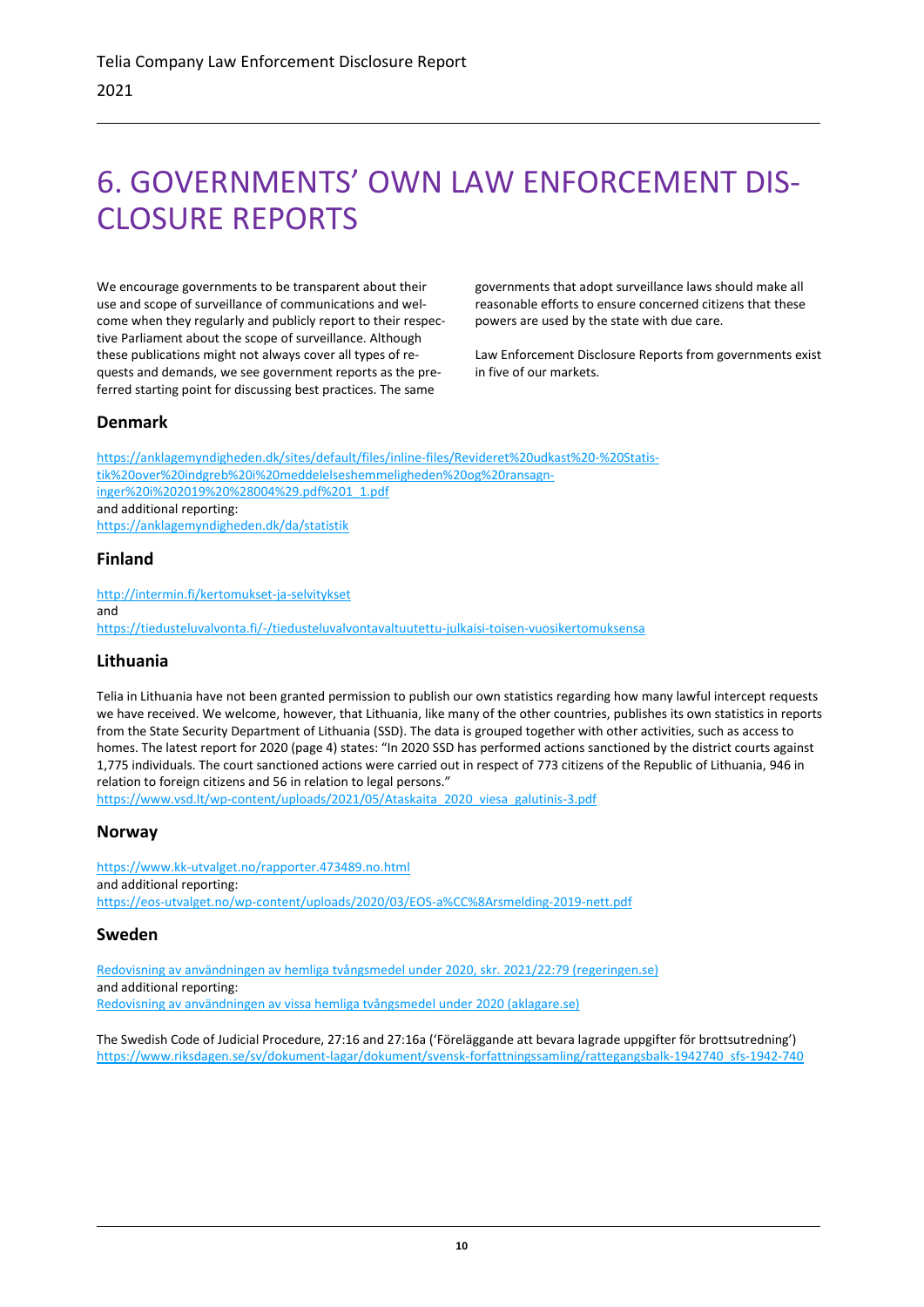# <span id="page-12-0"></span>7. ADDITIONAL TRANSPARENCY MEASURES

### **The Global Network Initiative (GNI) Country Legal Frameworks Resource**

The Global Network Initiative (GNI), in which Telia Company is an active member, provides a database covering, so far, over 50 countries describing some of the most important surveillance powers available to government agencies and authorities seeking access to customer communications. The work includes reports on three out of Telia Company's core markets (Denmark, Norway and Sweden). Telia Company has contributed to this work and will continue to help building this joint resource.

The database is available at [https://globalnetworkinitia](https://globalnetworkinitiative.org/policy-issues/legal-frameworks/)[tive.org/policy-issues/legal-frameworks/](https://globalnetworkinitiative.org/policy-issues/legal-frameworks/) 

# **Telia Company's tool for assessing and escalating unconventional authority requests is made public**

Since the adoption of its freedom of expression policy, Telia Company has elaborated and updated its internal tool for assessing and escalating governments' requests

We decided to make the tool publicly available to globally support implementation and further development of industry best practices. We also wanted to open up our tool for rightsholder representatives and other stakeholders to comment on our approach to help build the best possible process together.

The latest version of Telia Company's Form is available here. The Form has also been made available by the industry organization GSMA in its policy handbook for handling of ser-vice restriction orders[, here.](https://www.gsma.com/publicpolicy/mobilepolicyhandbook/consumer-protection#service-restriction-orders)

# **Authority requests to block content**

In March 2019, Telia Company started to report also on the extent of authority blocking requests. The reporting does not cover information on Telia Company's voluntary commitment to block child sexual abuse material based on a list from Interpol and/or local law enforcement.

We collect statistics using the following blocking categories; Requests from Government, Authority, Court to block;

- DNS;
- IP-number;
- URL; and
- VPN

For each of these categories we collect statistics on the number of requests, and the total number of DNSs, IP-numbers, URLs or VPNs blocked.

**For 2021** we logged that we have been requested to block a total of 589 DNS's and 5 IP-numbers;

- Denmark<sup>1</sup>; Requests<sup>2</sup> to block in total 8 DNS
- Estonia; 1 request to block in total 85 DNS
- Finland; 0 requests to block
- Lithuania; 38 requests to block in total 253 DNS and 5 requests to block in total 5 IP-numbers
- Norway: 0 requests to block; and
- Sweden: 0<sup>3</sup> request to block in total 240 DNS

**For 2020** we logged that we have been requested to block a total of 603 DNS's;

- Denmark<sup>4</sup>; Requests<sup>5</sup> to block in total 49 DNS
- Estonia; 0 requests to block
- Finland; 0 requests to block
- Lithuania<sup>6</sup>; 80 requests to block in total 402 DNS
- Norway<sup>7</sup>: 0 requests to block; and
- Sweden: 1 request to block in total 152 DNS

**For 2019** we logged a total of 13 requests to block a total of 518 DNS's;<sup>8</sup>

- Denmark<sup>9</sup>: 9 requests to block in total 82 DNS;
- Estonia: 2 requests to block in total 69 DNS;
- Finland: 0 requests to block;
- Lithuania: Requests to block 210 DNS;
- Moldova: 0 requests to block; and
- Sweden: 2 requests to block in total 157 DNS.

during 2021 sent a total of 17 lists to Telia Sweden, with a total of 240 sites.

- <sup>5</sup> The number of requests was not logged, only the number of DNS's requested to be blocked
- 6 Figures corrected in relation to 2020 published report

7 In Norway, the acquired company GET is included in the calculations from July 2020 and onwards

<sup>&</sup>lt;sup>1</sup> In Denmark, blocking in the area of copyright is not included. Such blockings are made according to a voluntary industry code of conduct when a court has made a decision on blocking and for transparency the industry publishes all copyright related blockings on the following web-page: [http://www.teleindu.dk/brancheholdninger/blokeringer](http://www.teleindu.dk/brancheholdninger/blokeringer-pa-nettet/)[pa-nettet/](http://www.teleindu.dk/brancheholdninger/blokeringer-pa-nettet/)

<sup>&</sup>lt;sup>2</sup> In Denmark blocking of terror sites is set up so that the government provides operators access to a database informing which DNSs to be blocked based on court orders.

<sup>&</sup>lt;sup>3</sup> In Sweden a court-ruling from June 2020 granted rightsholders the right to send lists of DNSs to Telia Sweden for blocking. Rightsholders

<sup>4</sup> See footnote 1

<sup>8</sup> In Norway, Telia acquired the operator GET in 2018. Work to integrate GET in the statistics was not yet completed in 2019. See footnote 1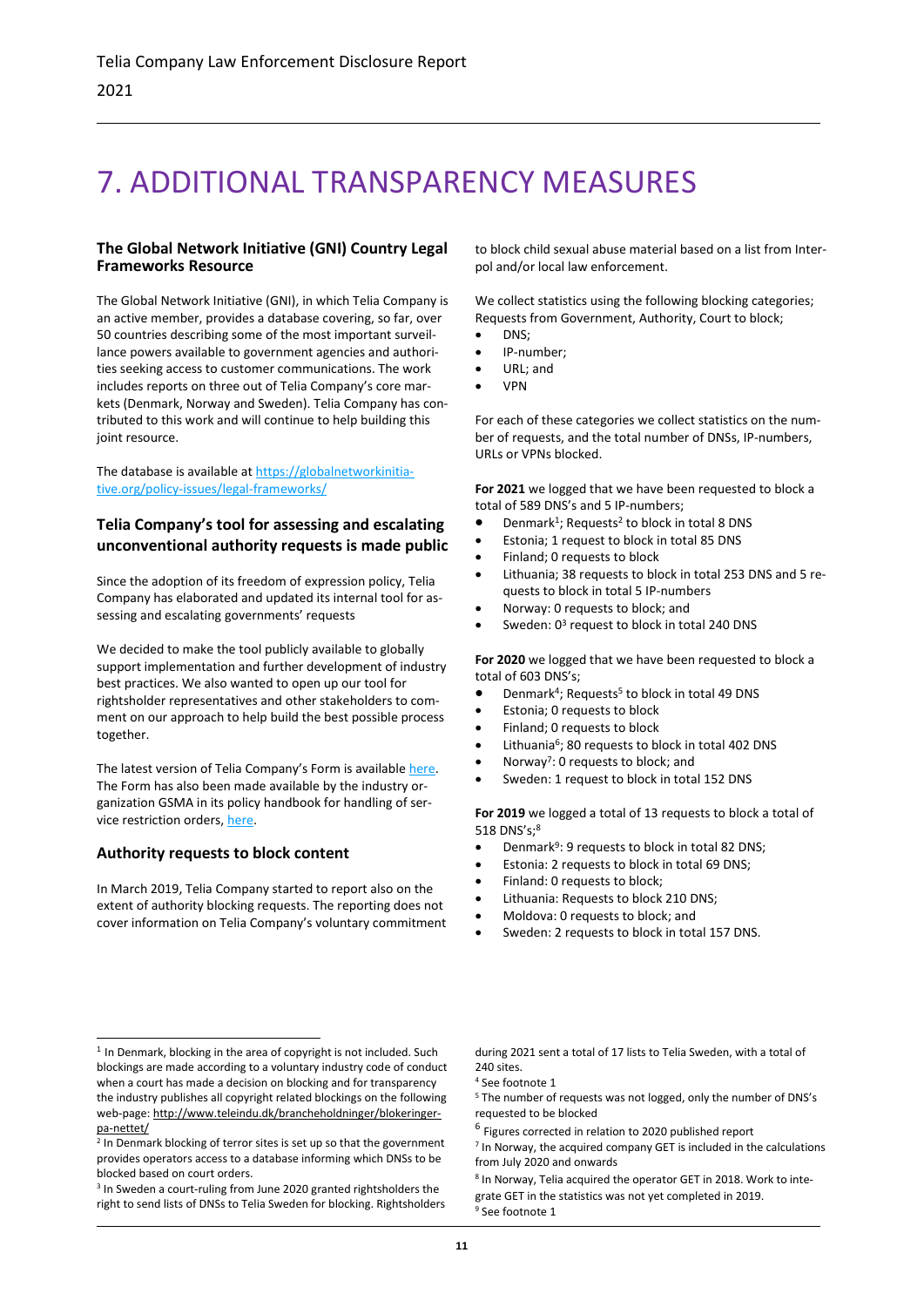# <span id="page-13-0"></span>APPENDIX 1. - EXTRACT FROM ANNUAL & SUSTAIN-ABILITY REPORT 2021

This extract from the [Annual and Sustainability Report 2021](https://www.teliacompany.com/en/investors/reports-and-presentations/) has been subject to limited assurance.

*Below from pages 97-98*

#### **Our approach**

The networks and services - provided by us as a telco and a TV and Media provider -give access to information and the exchange of ideas in a way that supports freedom of expression, openness, transparency and democracy. At the same time policymakers introduce new surveillance measures to fight crime, terrorism, hate speech and more. These are measures that can potentially limit the freedom of expression and privacy of users and the trust in what we provide.

Telia Company is committed to respect the freedom of expression and right to privacy of users while meeting legal requirements in the countries where we operate. We have clear policy commitments in place and have shaped implementation processes based on input from the Global Network Initiative (GNI), a multi-stakeholder organization that brings together ICT companies, human rights and freedom of press groups, academics and investors to protect and advance global free expression and privacy in the broadening ICT industry sector (see further next page). To ensure transparency and confirm compliance, our work is regularly reviewed through independent assessments.

States define the scope of surveillance and limitations to the free flow of information based on legislation and requests from authorities. We abide by such legislation but challenge requests that have no or unclear legal grounds. When there is a conflict between internationally recognized human rights and local legislation, we seek for ways to raise the issue with relevant authorities or inform consumers and other stakeholders about the issue through public communications.

Our work is governed by the Group policy - [Freedom of ex](https://www.teliacompany.com/globalassets/telia-company/documents/about-telia-company/public-policy/2020/group-policy---freedom-of-expressiona-and-surveillance-privacy.pdf)*[pression and surveillance privacy.](https://www.teliacompany.com/globalassets/telia-company/documents/about-telia-company/public-policy/2020/group-policy---freedom-of-expressiona-and-surveillance-privacy.pdf)*

#### **Our processes**

In our work we differ between two types of requests from governments/authorities:

• Conventional requests are day-to-day requests that are typically of lower risk, such as secret real-time wiretapping and monitoring by the police based on court orders. Such requests are received and handled by dedicated local teams. • Unconventional requests are such which may have serious impacts on the freedom of expression and privacy of users. Examples include demands to shut down internet access, blocking of websites or requirements to retain data for surveillance when legislation is unclear.

Our Group instruction sets out practical steps regarding assessments and escalation to be performed for unconventional requests. Such requests are to be assessed by the local company and escalated to Group level for final decisions regarding which measures to take to mitigate human rights risks. We adhere to local legislation while also implementing measures that respect and support the rights of individuals. In addition, we aim to publicly share as much information as possible about unconventional requests. While our process is intended to identify and mitigate potential violations of individuals' rights, the actual outcome depends significantly on local legislation.

#### **Work during the year**

#### **Unconventional requests during the year**

During 2021, we closed almost 20 unconventional requests or demands across our markets. To ensure consistency, grouplevel experts facilitated local assessments and escalations. Requests included proposals for new legislation, blocking of content or services, mass surveillance, and requests for voluntary measures. In more than 80% of cases, Telia took some kind of measure or measure to promote freedom of expression and surveillance privacy or mitigate risks in some way, through for example comments to the lawmaker, transparency, appeal of court decision, or asking for the rule of law to apply declining to act on a voluntary basis. Such actions were defined jointly by local companies and representatives of Group Executive Management.

#### **Promoting transparency**

We believe that transparency on governments' surveillance and actions to limit freedom of expression contribute to protecting users' rights. Making such information more easily accessible has the potential to inform groups whose rights are at risk, including civil society groups working to protect these rights. We therefore publish Law Enforcement Disclosure Reports (LEDR) which include detailed statistics on conventional as well as the approximate number of unconventional requests. The reports also refer to some of the most relevant legislations. A main element in our reporting on countries' local laws is carried out through contributions to the GNI database on Country Legal Frameworks Resource. Further information about the 2021 LEDR report and the latest statistics are available in Sustainability note S8 (Annual and Sustainability Report 2021, page 116).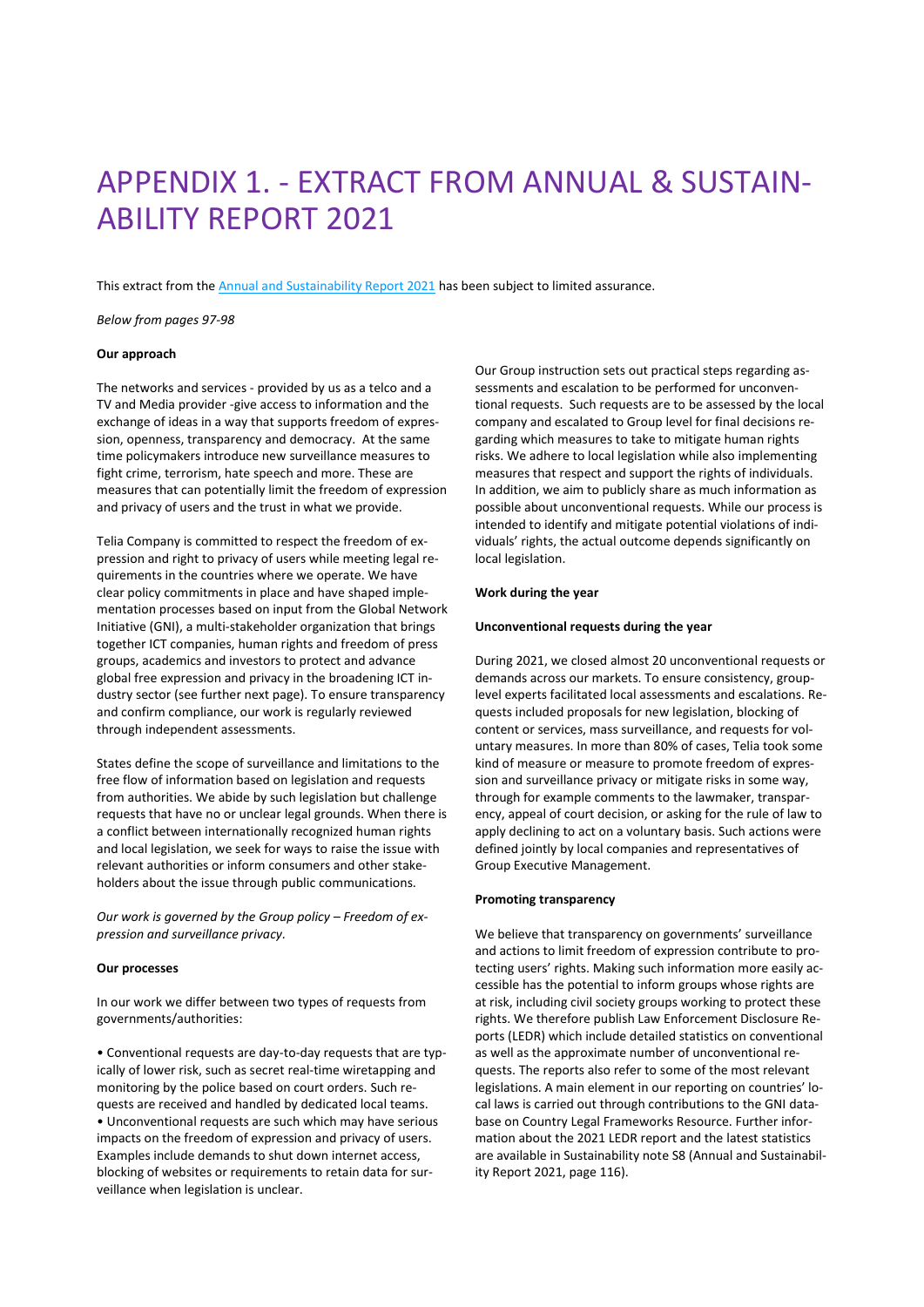# **Below from page 116 (Sustainability Notes):**

We publish detailed statistics on conventional as well as the approximate number of unconventional requests in our Law Enforcement Disclosure Reports (LEDR). The March 2022 LEDR report includes statistics regarding conventional requests from 2019, 2020 and 2021. A summary of the findings is presented below as part of the external assurance.

Figures both below and in the LEDR show the number of day-to-day conventional requests from authorities, not the number of individuals to whom they relate. Comparisons between markets should be avoided due to differences as to market shares as well as working methods of both authorities and Telia Company locally. For more information about definitions, data sources and main challenges, see Appendix 2 in LEDR. For statistics before 2019, please see our resource page for Law Enforcement Disclosure Report[s here.](https://www.teliacompany.com/en/sustainability/reporting/law-enforcement-disclosure-report/)

# **Authority requests 2019, 2020 and 2021**

*NB: Direct access is not included in the statistics.*

### **Denmark**

|                                   | 2021  | 2020  | 2019   |  |
|-----------------------------------|-------|-------|--------|--|
| Lawful interception               | 4,310 | 5,871 | 8,457  |  |
| <b>Historical data</b>            | 1,745 | 1,947 | 2,229  |  |
| <b>Subscription data</b>          | 7,386 | 8,924 | 12,895 |  |
| Challenged /<br>rejected requests | 0     |       |        |  |

### **Estonia**

|                                   | 2021          | 2020                               | 2019                               |
|-----------------------------------|---------------|------------------------------------|------------------------------------|
| Lawful interception $1$           | No statistics | Direct access - no sta-<br>tistics | Direct access - no sta-<br>tistics |
| <b>Historical data</b>            | 8,835         | 19,269                             | 16,827                             |
| Subscription data <sup>2</sup>    | 695,335       | 1,078,670                          | 851,301                            |
| Challenged /<br>rejected requests | 20            | 24                                 | 19                                 |

(1) Telia Estonia is not able to provide statistical information to the number of Lawful Interception requests because intercepted numbers as well as the log of requests are encrypted as mandated by the Electronic Communication Act.

(2) The category 'Subscription data' includes all requests for Subscription data. For other countries the corresponding figure covers only requests that are handled by authorized personnel, as well as automated requests that refer to criminal cases.

# **Finland**

|                                                | 2021   | 2020   | 2019   |
|------------------------------------------------|--------|--------|--------|
| Lawful interception <sup>3</sup>               | 6.414  | 5,218  | 4,767  |
| <b>Historical data</b>                         | 4,885  | 3,230  | 2,951  |
| <b>Subscription data</b>                       | 10.023 | 10,647 | 10,950 |
| Challenged /<br>rejected requests <sup>4</sup> | 64     | 88     |        |

(3) In Finland the system for logging of lawful intercept requests has been changed. Until March 2021 one individual Lawful interception request was registered as one request, even if it included many types of surveillance measures upon a person. With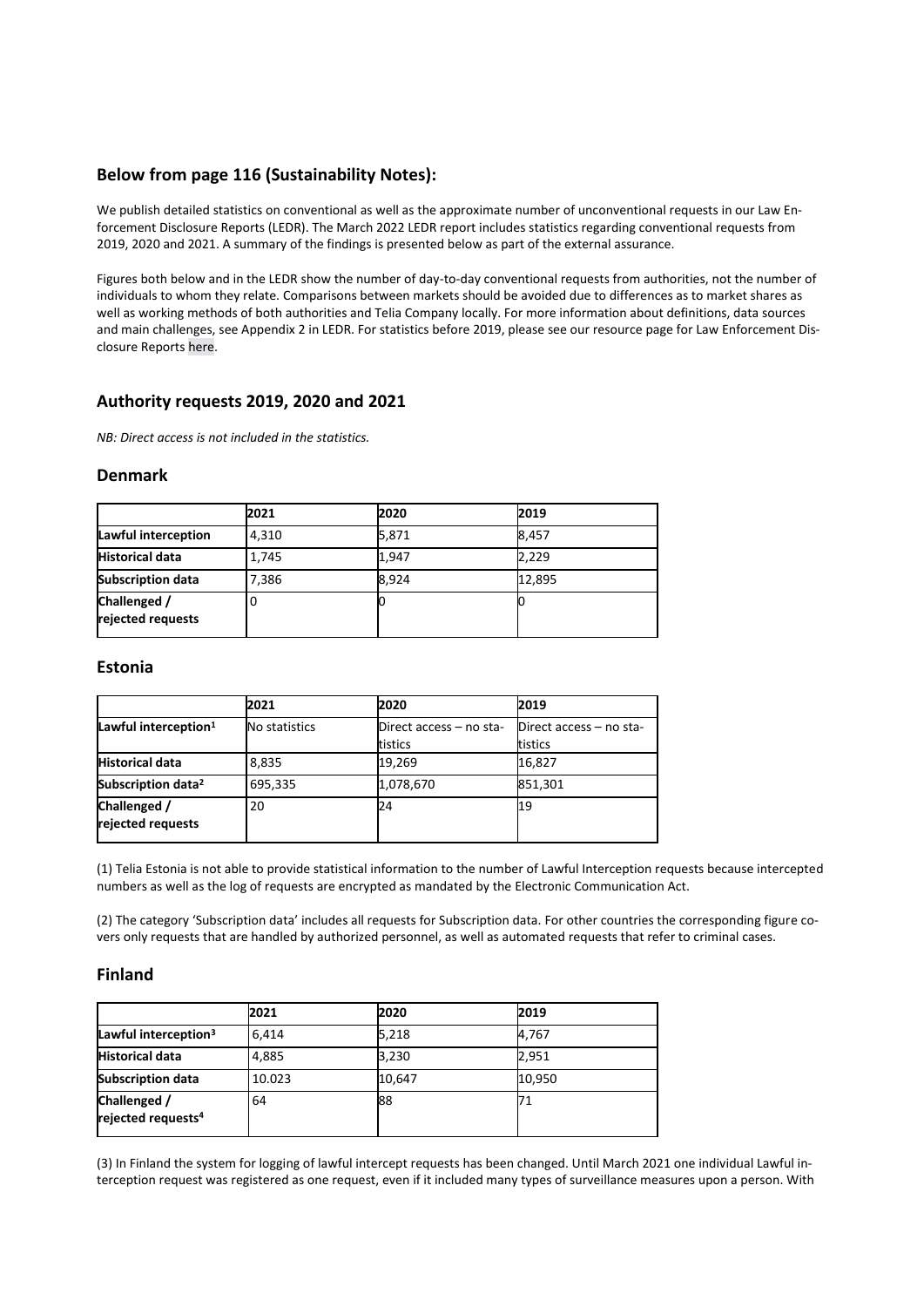the system change, the number of requests counted include all surveillance measures. This leads to an increased number in the statistics.

(4) Note that 'Challenged / rejected requests' are in most cases related to erroneous target information from the Police.

# **Lithuania<sup>5</sup>**

|                                   | 2021    | 2020 July - Dec                                    |
|-----------------------------------|---------|----------------------------------------------------|
| Lawful interception <sup>6</sup>  | lish    | No permission to pub-No permission to pub-<br>lish |
| <b>Historical data</b>            | 110,138 | 43,649                                             |
| <b>Subscription data</b>          | 96,638  | 55,780                                             |
| Challenged /<br>rejected requests | 34      | 22                                                 |

(5) Telia Company and Telia Lithuania had not, until H2 2020, been granted permission to publish statistics as to any of the categories regarding how many requests we had received in Lithuania.

(6) Telia Company and Telia Lithuania have not been granted permission to compile and publish our own statistics regarding how many requests for the category Lawful interception we have received in Lithuania. See page 10 in the full LEDR report for further information.

## **Norway<sup>7</sup>**

|                                               | 2021    | 2020  | 2019   |  |
|-----------------------------------------------|---------|-------|--------|--|
| Lawful interception                           | 1,067   | 1,603 | 1,239  |  |
| <b>Historical data</b>                        | 9,444 8 | 6,282 | 5,051  |  |
| <b>Subscription data</b>                      | 9,419   | 9,496 | 10,426 |  |
| Challenged/<br>rejected requests <sup>9</sup> | 14      | 31    |        |  |

(7) Telia Norway acquired the operator Get in 2018. Get is included in the statistics since July 2020.

(8) Telia Norway from H2 / 2021 onwards includes manual emergency positioning requests, in accordance with the applicable definition of 'Historical data'. Numbers might therefore be slightly higher than before.

(9) As to the 'Challenged/rejected requests' category, these are invalid requests due to administrative form errors.

### **Sweden**

|                                  | 2021  | 2020  | 2019  |  |
|----------------------------------|-------|-------|-------|--|
| Lawful interception              | 3,258 | 3,695 | 3,658 |  |
| <b>Historical data</b>           | 7,142 | 7,137 | 5,308 |  |
| <b>Subscription data</b>         | 3,074 | 2,599 | 1,736 |  |
| Challenged/<br>rejected requests | 190   | 212   | 361   |  |

# **Unconventional requests and demands**

Information reported about unconventional requests in the *Freedom of expression and surveillance privacy* section is also externally assured.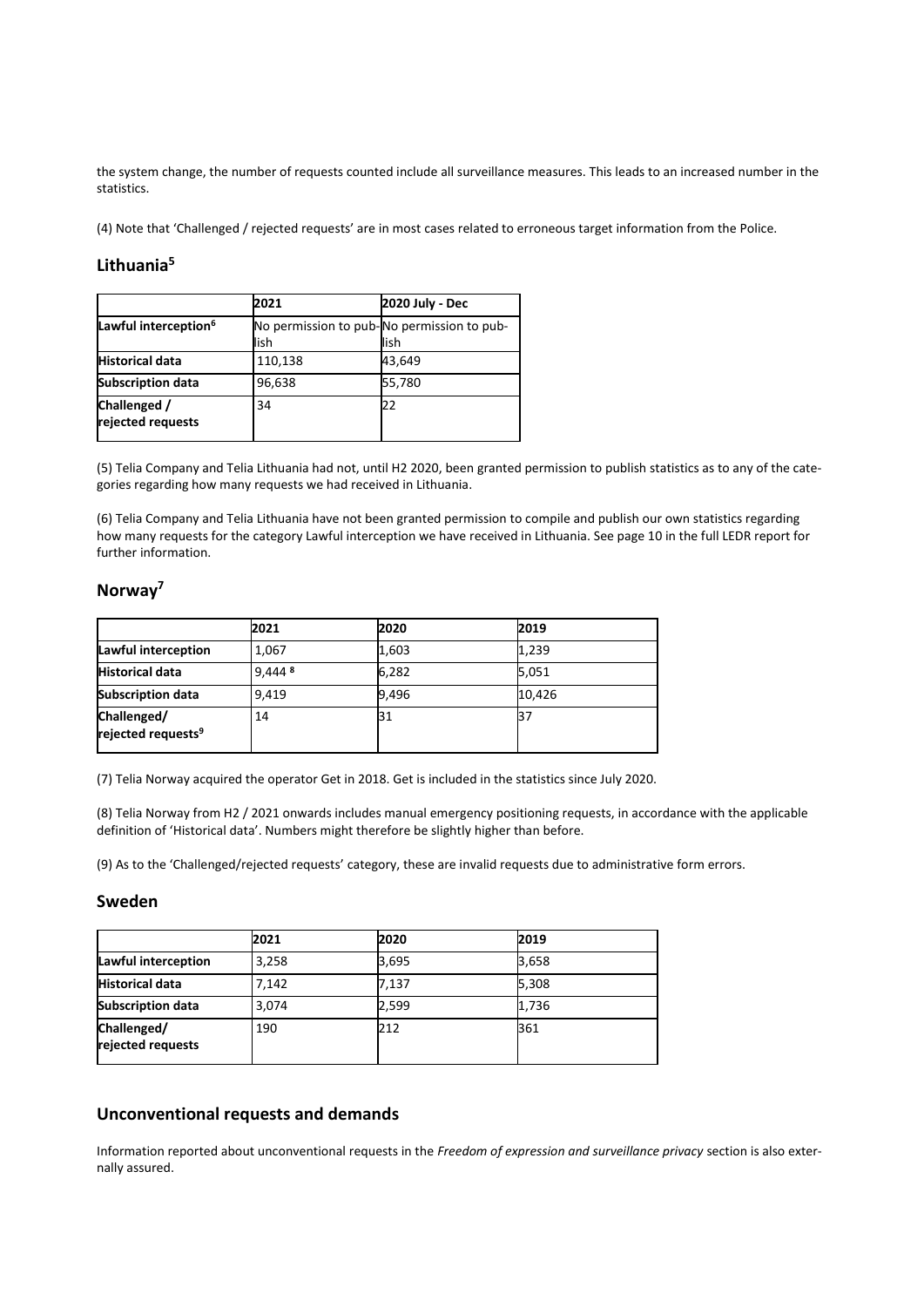# <span id="page-16-0"></span>APPENDIX 2. - ADDITIONAL INFORMATION REGAR-DING CONVENTIONAL REQUESTS

# **Definitions**

By *'Lawful interception'* in the above statistics, Chapter 3, we mean secret real-time wiretapping and monitoring by the police and secret police, e.g. real-time access to the content of communications or traffic data ("listening in", wire-tapping, checking who is calling who, when and for how long or access to location information or internet traffic). In some countries, lawful interception requests may include requests for historical data. In order to avoid duplicate reporting, these are not reported separately in 'Historical data'.

By *'Historical data'* in the above statistics, Chapter 3, we mean historical traffic data, location data on mobile devices and cell-tower dumps. Traffic data relates to the use of telecommunications services, including call data records, SMS records, and internet records. These records include information such as the number of a called party, and the date, time and duration of a call. Internet session information includes the date, time and duration of Internet sessions as well as email logs. This figure also includes manual emergency positioning requests by the emergency centers and police. (Emergency positioning is normally automatically initiated after a call to the local emergency number (e.g. 112.)

By *'Subscription data'* in the above statistics, Chapter 3, we mean numbers (including secret numbers) and information about supplementary services. Subscription data refers to details which appear on a bill, such as the customer's name, address and service number. It can also include other information we may hold, such as a customer's date of birth and previous address as well as the identity of the communication equipment (including IMSI and IMEI). This figure consists of requests that are either handled by authorized personnel or by an automated interface with reference to a criminal case identification number.

*'Challenged/rejected requests'* in the above statistics, Chapter 3, contain information on how many requests we have challenged, for example by asking for clarification, the correction of formalities or by rejecting the request. All requests from authorities must be legally correct. Telia Company will challenge or reject any request that does not conform to the established form and process, for example, when a form has not been signed or has not been sent by an appropriate sender.

# **Coverage of our statistics**

We report statistics also in markets where governments themselves report and seek to move beyond numbers, complementing quantitative transparency with context for the requests. Throughout the report we aim to demonstrate evidence of how we are embedding our freedom of expression and privacy commitments into our operations. The content of this report also forms the basis for the work we do to advocate for laws and regulations that support the freedom of expression and privacy of our customers and users.

We publish our own statistics covering requests from the police and other authorities in Denmark, Estonia, Finland, Lithuania, Norway and Sweden. The tables show the number of authority requests in each country, based on a court order or other legal demand by the police or other authority. Normally, a request is counted into our statistics as soon as a government request has been registered in our respective case management system.

- Denmark: The statistics include figures regarding the Police Intelligence Service.
- Estonia: The statistics include figures regarding the Police and Border Guard Board ('Politsei- ja Piirivalveamet'), Internal Security Service ('Kaitsepolitseiamet'), Tax and Customs Board ('Maksu- ja Tolliamet'), Ministry of Justice ('Justiitsministeerium') and Foreign Intelligence Service ('Välisluureamet').
- Finland: The statistics include the police, secret service, and customs. In addition, figures regarding tax authorities are included, since in Finland the police investigate economic crimes in cooperation with the tax authorities.
- Lithuania: The State Security Department of Lithuania.
- Norway: The statistics include figures regarding the Police ('Politiet'), Criminal Investigation Service ('Politiets sikkerhetstjeneste'), National Criminal Investigation Service ('KRIPOS'), the Police Security service ('PST') and Rescue/Emergency Services ('HRS').
- Sweden: The statistics include figures regarding the Police (which in turn include requests from the Secret service), Tax agency (Swedish: 'Skatteverket'), Customs, the Enforcement Authority (Swedish: 'Kronofogdemyndigheten'), and the Economic Crime Authority (Swedish: 'Ekobrottsmyndigheten').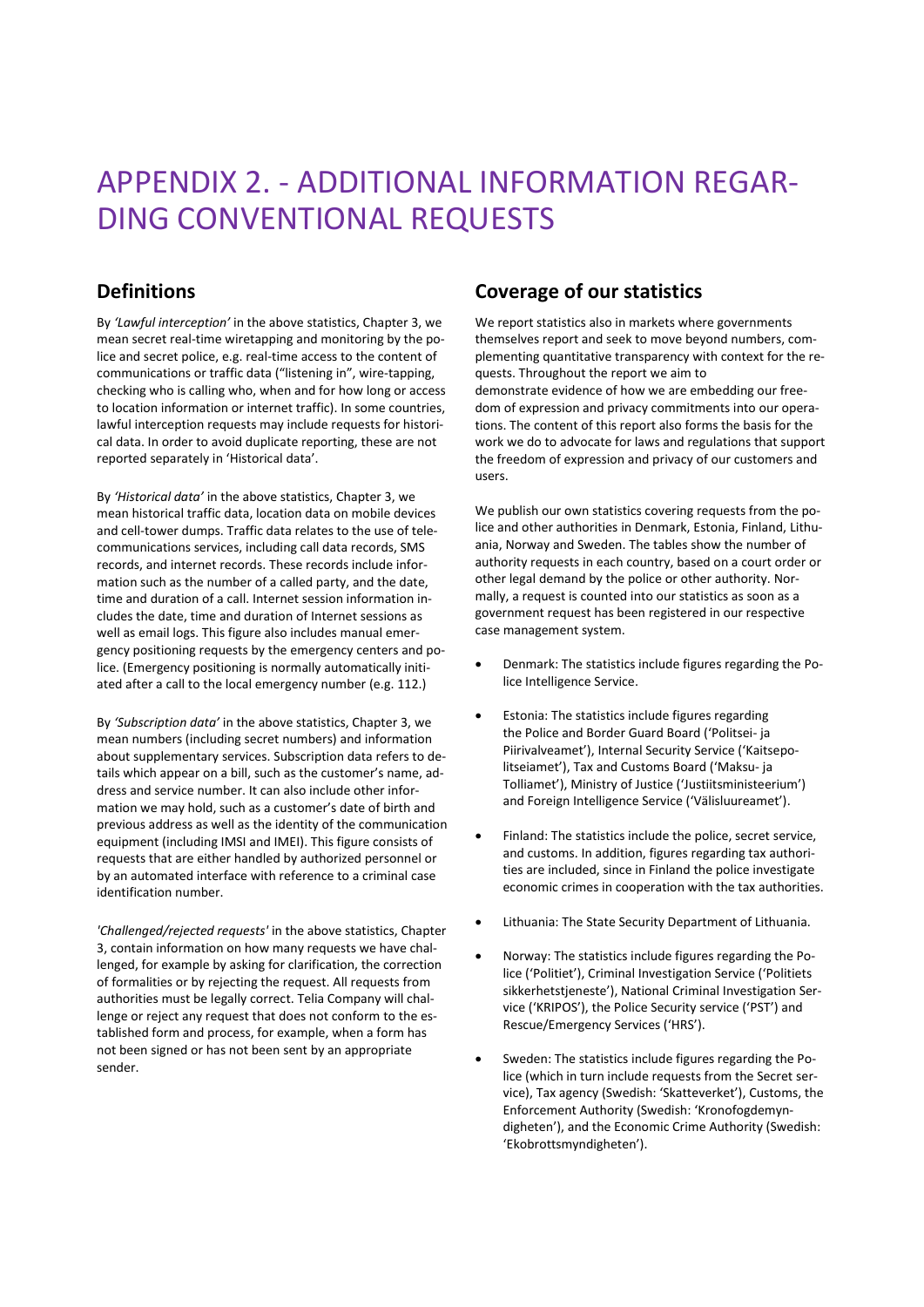The statistics include figures from companies in our group where Telia Company has operational control<sup>10</sup> and owns the networks and process for law enforcement disclosure. This means that our figures (except for the category 'Lawful interception') do not cover all requests directed to external service operations because these might be directly responsible for, for example, subscriber information requests.

# **Main challenges**

- Governments have direct access, i.e. real-time network access without requests, i.e. signals intelligence (intelligence gathering through analysis and processing of communication signals) and technical systems for more extensive monitoring of telecommunications. With regards to such direct access, Telia Company has no insight or control into the extent of surveillance and cannot provide statistics. What we can do is to publish links to relevant such legislation in our respective markets, in the way we do in this report, (see section 4.).
- Telia Company's internal systems for interaction with the authorities have been set up to handle each single interaction. This means that a request to extend or to discontinue ongoing interception is counted as one request in the statistics.
- Regarding the category of lawful interception, the number of requests is most likely larger than the number of individuals concerned.
- In contrast to the previous point however, pertaining to requests for cell tower dumps (i.e. requests that oblige Telia Company to disclose data about the identity, activity and location of any device that connects to targeted cell towers over a set span of time), the number of affected individuals will naturally become significantly larger than the number of requests. Depending on the scope of such a request, Telia Company is required to hand out varying amounts of customer data. The amount depends on the timeframe of the request as well as where the cells within the scope of the request are situated. In urban areas the amount of disclosed data is naturally higher. In countries where these requests are part of the law enforcement measures, it is reported under the 'Historical data' category. We are not reporting these requests separately, but in the Nordics we usually and over time receive roughly around 50 to 100 cell tower dump requests per month and per country. An answer to a cell tower dump request can include information from some few devices to even tens of thousands of devices.

<sup>10</sup> Telia Company does not have full operational control of operations in Latvia, therefore statistics is not included.